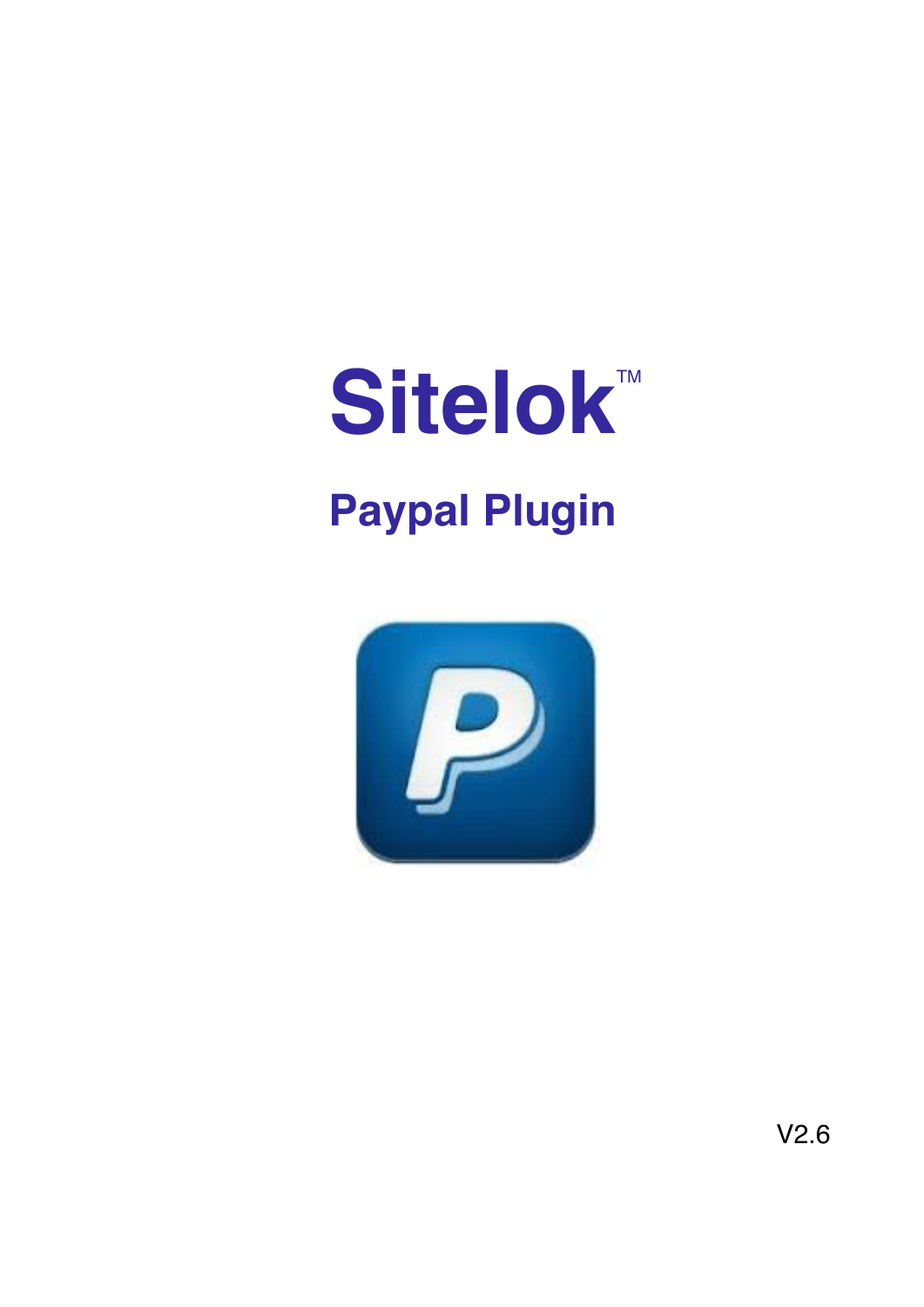#### **Sitelok Paypal Plugin Manual**

Copyright 2008-2022 Vibralogix. All rights reserved.

This document is provided by Vibralogix for informational purposes only to licensed users of the Sitelok product and is provided on an 'as is' basis without any warranties expressed or implied.

Information in this document is subject to change without notice and does not represent a commitment on the part of Vibralogix. The software described in this document is provided under a license agreement. The software may be used only in accordance with the terms of that license agreement. It is against the law to copy or use the software except as specifically allowed in the license.

It is the users responsibility to ensure the suitability of Sitelok Paypal Plugin before using it. In no circumstances will Vibralogix be responsible for any loss or damage of data or programs as a result of using Sitelok. Your use of Sitelok implies acceptance of these terms.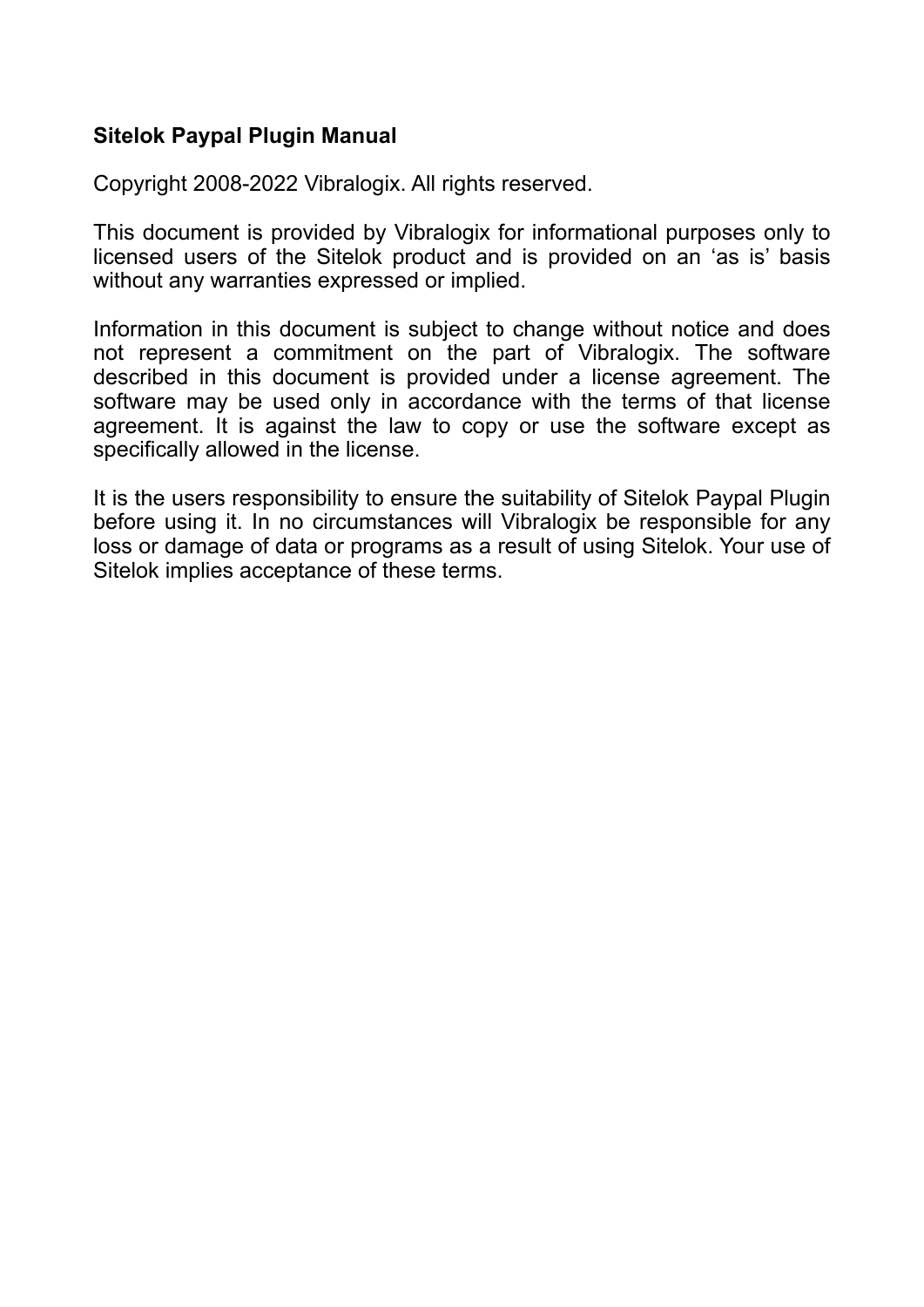# **Contents**

| Setting up Subscription (recurring payments) products16 |  |
|---------------------------------------------------------|--|
|                                                         |  |
|                                                         |  |
|                                                         |  |
|                                                         |  |
|                                                         |  |
|                                                         |  |
|                                                         |  |
|                                                         |  |
|                                                         |  |
|                                                         |  |
|                                                         |  |
|                                                         |  |
|                                                         |  |
|                                                         |  |
|                                                         |  |
|                                                         |  |
|                                                         |  |
|                                                         |  |
|                                                         |  |
|                                                         |  |
|                                                         |  |
|                                                         |  |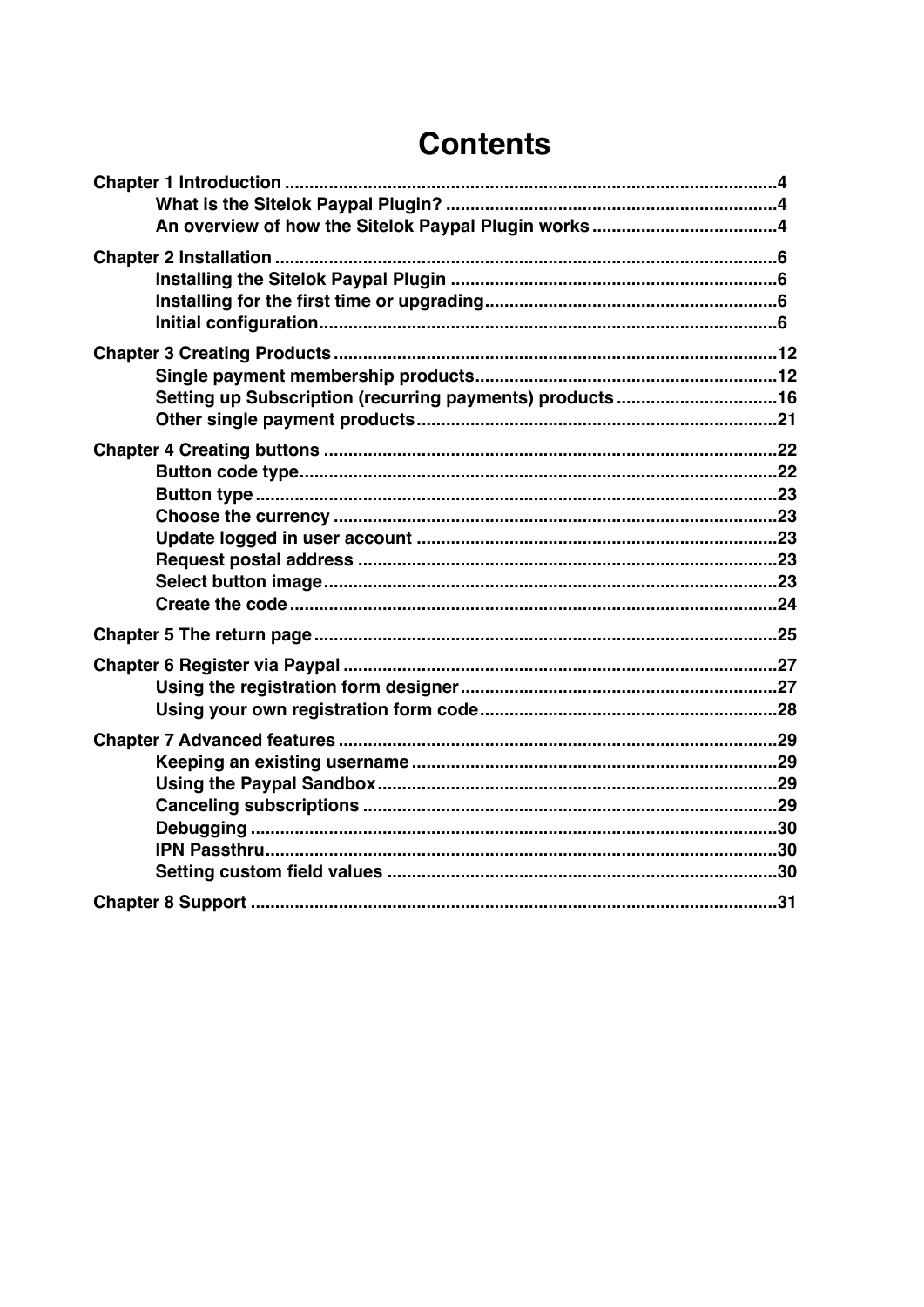# <span id="page-3-0"></span>**Chapter 1 Introduction**

# <span id="page-3-1"></span>**What is the Sitelok Paypal Plugin?**

The Sitelok Paypal Plugin allows you to sell membership access to your Sitelok protected areas. Both one off (buy now or add to cart) and recurring payments (subscriptions) are supported. You can setup Sitelok to handle existing buttons or you can have Sitelok generate the button code for you. For some applications you may find our Linklok Paypal product, which also integrates with Sitelok, an alternative solution.

New accounts created will use the members Paypal email address or a unique username based on their name together with a random password. The user can change these from their profile page if you allow this. Existing members updating an account can use their existing username and password.

# <span id="page-3-2"></span>**An overview of how the Sitelok Paypal Plugin works**

#### **Buy Now and add to cart button buttons**

Paypal's buy now buttons are used to take a one off payment from a client for membership. This allows you to sell membership for a fixed period or an unlimited time. When payment is made Sitelok will send a specified email to the buyer that can contain the Sitelok login details. The login details can also be displayed on the thank you page. Existing members will keep their original login details. If Paypal reverses the payment for some reason (usually fraud) then the membership will be automatically blocked.

#### **Subscription buttons**

Paypal's subscription buttons are used to take a recurring payment from a client for membership. This allows you to sell membership with a monthly, yearly, weekly or even daily subscription. When payment is made Sitelok will send a specified email to the buyer that can contain the Sitelok login details. The login details can also be displayed on the thank you page. Existing members will keep their original login details. If the subscription is cancelled or comes to the end of term then Sitelok will expire the membership of the related usergroups and send the appropriate email. Note that when a user cancels a subscription they will have access until the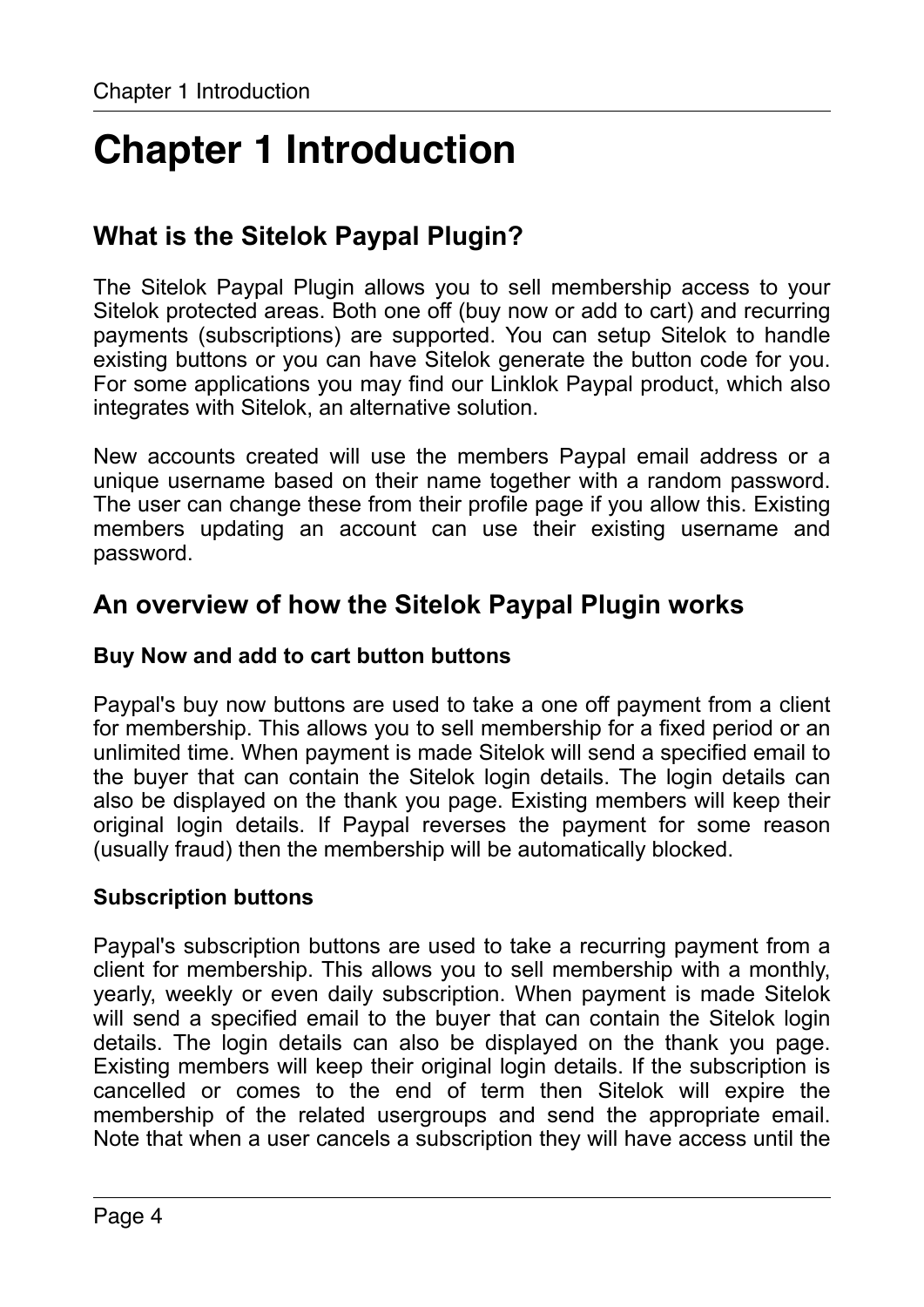end of the paid period as determined by Paypal (i.e. they won't necessarily get blocked immediately).

Paypal allows two optional trial periods in addition to the regular payment period. Sitelok supports this too. We recommend that you read Paypal's documentation to find out more.

#### **Non membership buttons**

Sitelok also supports Paypal buy now or add to cart buttons that don't create a membership. These can be useful where you just want to take a payment for something else but still want Sitelok to send out an email or for use with plugins. For example you can use a button to sell credits for use with the Credits plugin.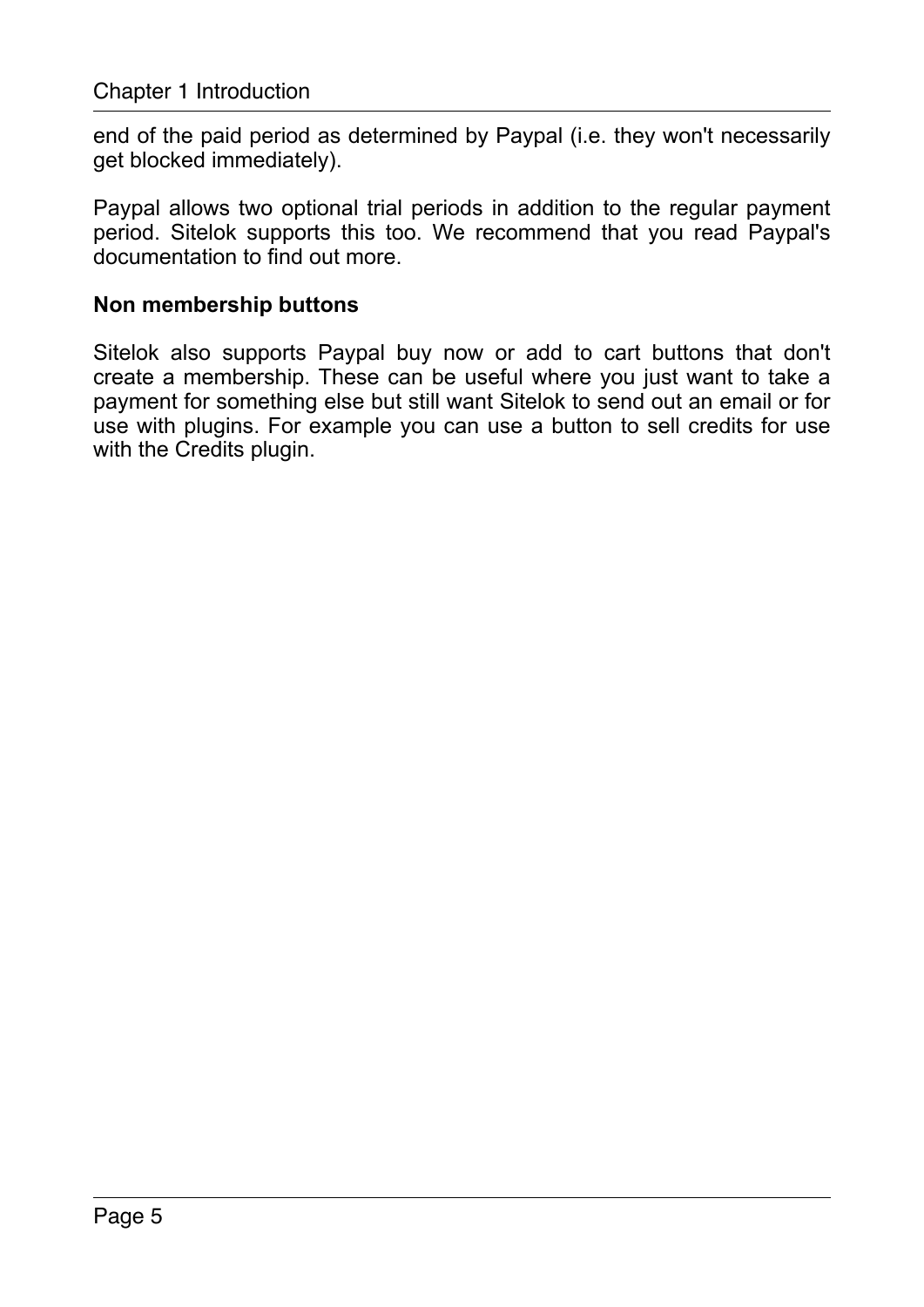# <span id="page-5-0"></span>**Chapter 2 Installation**

# <span id="page-5-1"></span>**Installing the Sitelok Paypal Plugin**

Before installing the Sitelok Paypal Plugin make sure that you have installed Sitelok and that it is working correctly. Ideally you should use the latest version but at the very least V3.0 should be installed.

If you are using an older version of Sitelok prior to V5 the screenshots in this manual will differ.

# <span id="page-5-2"></span>**Installing for the first time or upgrading**

- 1) Extract the contents of the zip file to your PC.
- 2) Upload the pay paypal folder to your existing Sitelok slpw folder using FTP. There are no special permissions required on most servers. If you have a previous version then overwrite the files.
- 3) Login to the Sitelok control panel.
- 4) Open the following URL in the browser

http://www.yoursite.com/slpw/pay\_paypal/install.php

which will start the installation process. If all is well you will be taken to the plugin preferences page where you will see the plugin listed.

If you have any problems with installation please let us know so that we can help you.

# <span id="page-5-3"></span>**Initial configuration**

If you just upgraded you can ignore this section which is only required the first time you install the Paypal Plugin.

Before using the Sitelok Paypal Plugin for the first time we need to setup your Paypal account and also set some details about the account.

#### **Setup you Paypal account**

Sitelok makes use of Paypal's IPN feature to automatically control account creation, updating and blocking and the sending of account details by email. Optionally we can use Auto Return and PDT to display the Sitelok login details on a thank you page after payment as well.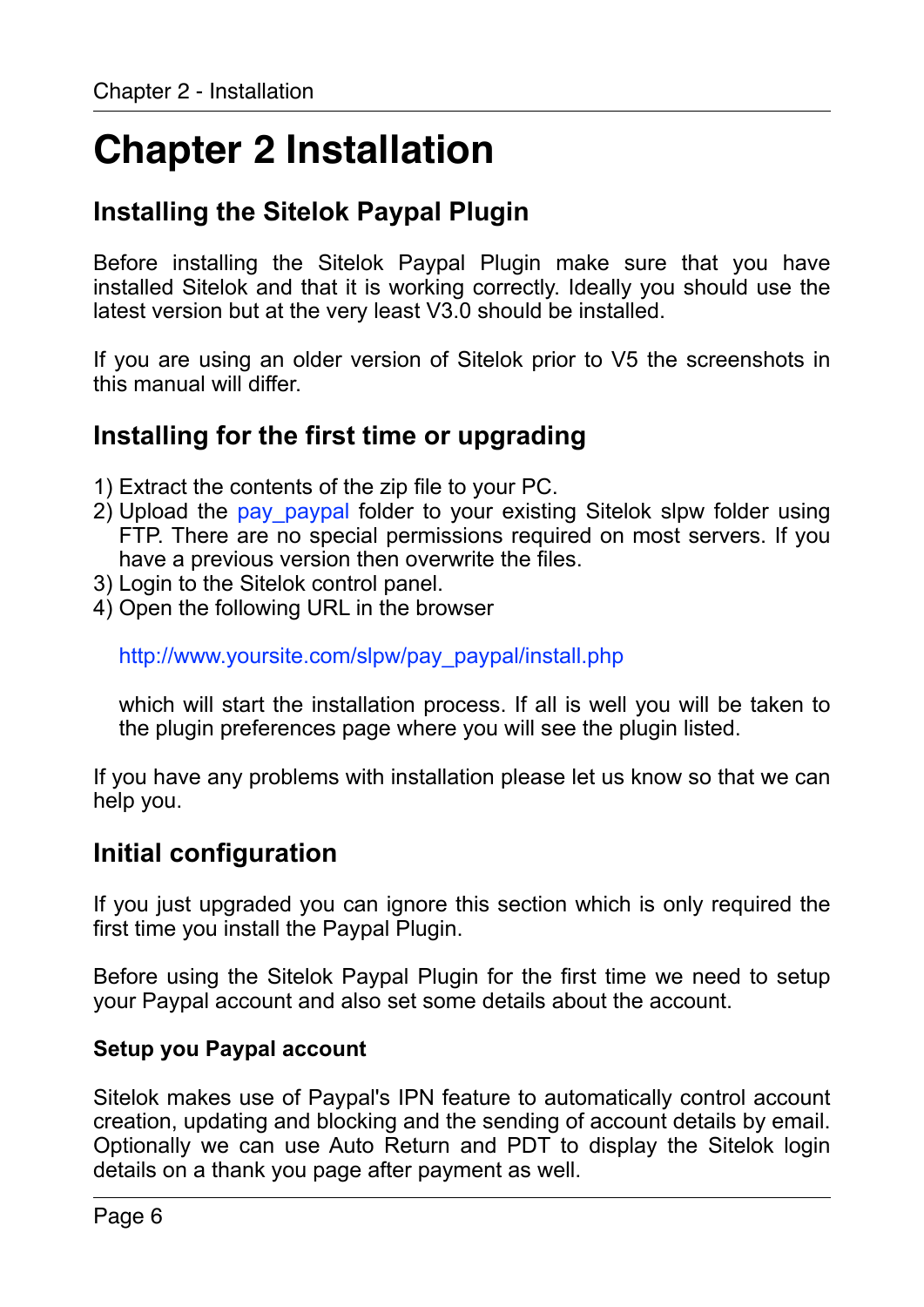Chapter 2 - Installation

Paypal often change the layout of their dashboard so the location of the settings we use maybe a little different depending on your Paypal account. This screenshot should help you find your way around.

1) Login to your Paypal account.

| Summary<br>Money<br><b>Activities</b>           | Reports<br>Tools $\vee$<br>More $\sim$         | Help                                                                                                | ۵                       | භූ<br>Log Out      |
|-------------------------------------------------|------------------------------------------------|-----------------------------------------------------------------------------------------------------|-------------------------|--------------------|
|                                                 |                                                | We've updated your Profile and !                                                                    | <b>Your Profile</b>     | 1<br>hat you think |
| Account settings                                | Website payments                               | 2                                                                                                   | <b>Account Settings</b> |                    |
| Search<br>Q                                     |                                                |                                                                                                     |                         |                    |
| ACCOUNT & SECURITY                              | My Pre-approved<br>Payments                    | Manage the subscriptions, pre-approved payments and<br>instalment plans that I offer my customers.  |                         | <b>Update</b>      |
| Account access<br>Account preferences           | <b>Website Preferences</b>                     | Bring customers back to my website after they pay with<br>PayPal.                                   |                         | <b>Update</b>      |
| Payment preferences<br><b>BUSINESS PROFILE</b>  | <b>API Access</b>                              | Manage API credentials to integrate your PayPal account with<br>your online store or shopping cart. |                         | <b>Update</b>      |
| About the business<br>Account owner information | <b>Instant Payment</b><br><b>Notifications</b> | Integrate PayPal payment notifications to your website.                                             |                         | <b>Update</b>      |
| Money, banks and cards<br>Notifications         | <b>Encrypted Payment</b><br>Settings           | Dynamically encrypt your website payments                                                           |                         | <b>Update</b>      |
| PRODUCTS & SERVICES<br>3<br>Website payments    |                                                |                                                                                                     |                         |                    |
| Invoicing                                       |                                                |                                                                                                     |                         |                    |
| Postage and packaging                           |                                                |                                                                                                     |                         |                    |

- 2) Click the cog icon in the top right of the home page and click Account Settings.
- 3) Click Website payments in the left hand column
- 4) Click Update next to Instant Payment Notifications. Enable IPN and set the Notification URL to (using your domain name of course)

https://www.yoursite.com/slpw/pay\_paypal/slpaypal.php

If you have already enabled IPN for another application (such as Linklok Paypal) you can leave that original setting as is. As long as IPN is enabled it is ok as we will pass the required IPN handler URL in the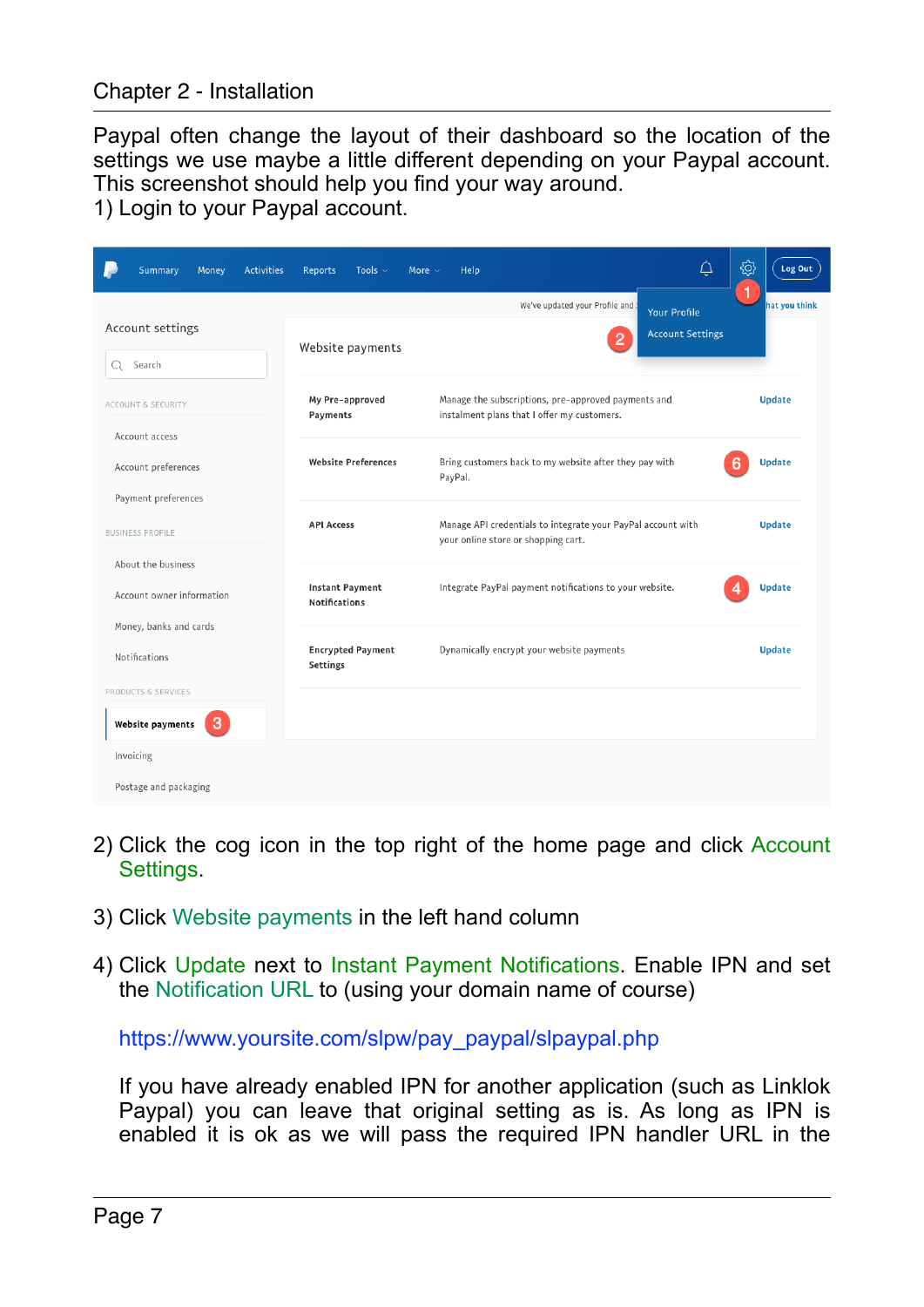Paypal button.

- 5) If you wish to display the Sitelok login details on a thank you page after payment (as well as the email that will be sent anyway) you need to also follow steps 6 to 8 below.
- 6) Return to the Website payments page and click Update next to Website Preferences.

Enable Auto Return and set the URL to be (setting your site)

https://www.yoursite.com

If you have already enabled Auto Return for another application (such as Linklok Paypal) you can leave that original setting as is. As long as Auto Return is enabled it is ok as we will pass the required return page URL in the Paypal button.

- 7) Scroll down the same page to find the Payment Data Transfer settings. Set this to On and scroll down to click the Save button.
- 8) Paypal should now display the PDT Identity token value that is unique to your account. Copy this token to the clipboard or save it somewhere for later use.

#### **Configuring the Sitelok Paypal Plugin**

Login to the Sitelok control panel and select Paypal in the Plugins menu.

| P Paypal                                    | <b>B</b> Dashboard > Paypal |
|---------------------------------------------|-----------------------------|
|                                             |                             |
|                                             | No products have been setup |
|                                             |                             |
| Add Product                                 |                             |
| Return to dashboard<br>Paypal Configuration |                             |

Click Paypal Configuration to display the main settings for the Sitelok Paypal Plugin.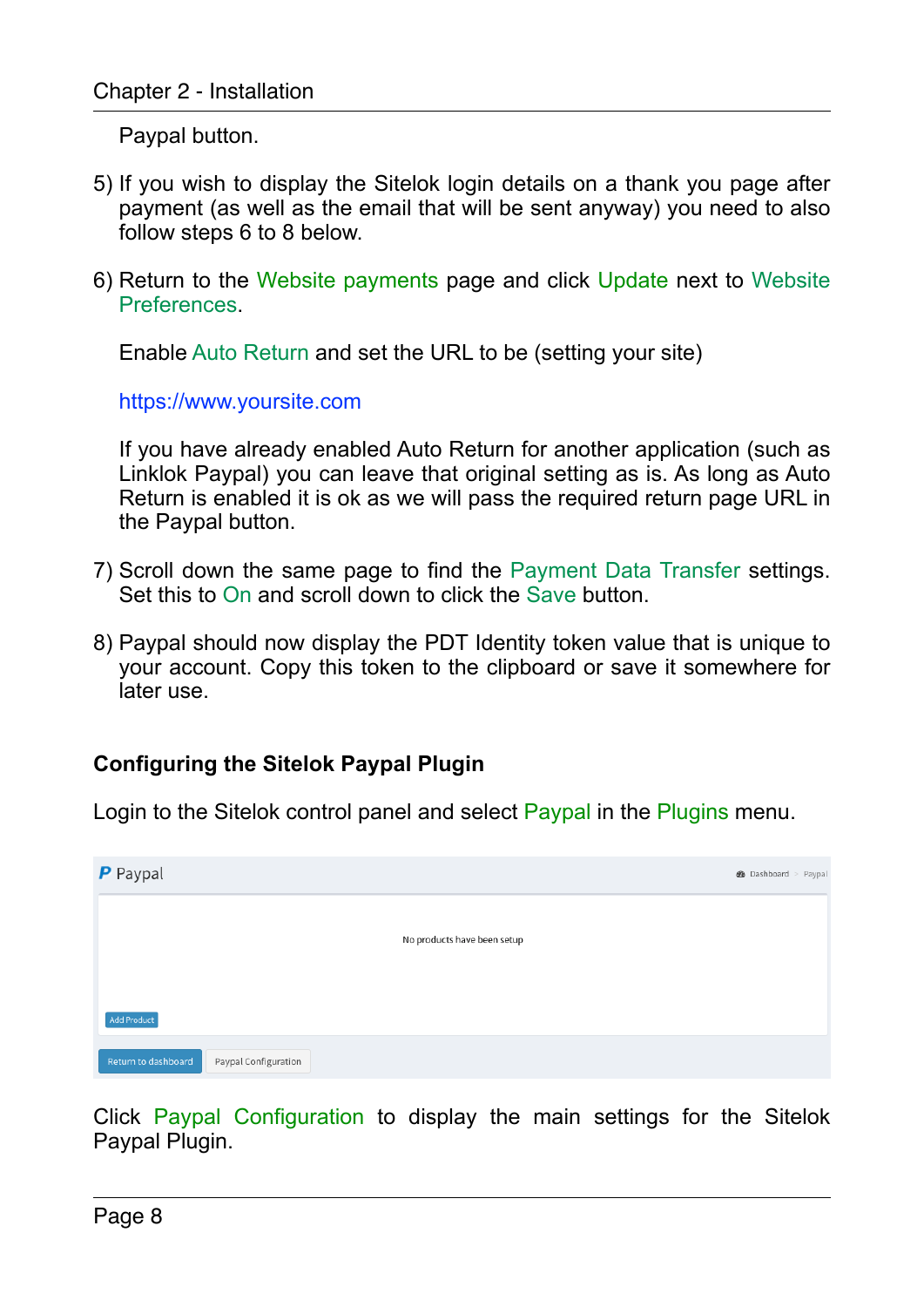#### Chapter 2 - Installation

| P Paypal Configuration              |                                                                     | <b>2</b> Dashboard > Paypal Configuration |
|-------------------------------------|---------------------------------------------------------------------|-------------------------------------------|
| Paypal settings                     |                                                                     |                                           |
| <b>Enabled</b>                      |                                                                     |                                           |
| Enabled<br>٠                        |                                                                     |                                           |
| <b>Paypal Primary email address</b> |                                                                     |                                           |
| paypal@yoursite.com                 | make sure this is the primary email                                 |                                           |
| <b>Button email or merchant ID</b>  |                                                                     |                                           |
|                                     | if set this will be used in the button instead of the primary email |                                           |
| <b>PDT</b> token                    |                                                                     |                                           |
| pdt token                           |                                                                     |                                           |
| <b>Default return URL</b>           |                                                                     |                                           |
|                                     |                                                                     |                                           |
| <b>Default cancel URL</b>           |                                                                     |                                           |
|                                     |                                                                     |                                           |
| <b>IPN Pass Thru URL</b>            |                                                                     |                                           |
|                                     |                                                                     |                                           |
| Send debug email to                 |                                                                     |                                           |
| leave blank for normal use          |                                                                     |                                           |
| Paypal account type                 |                                                                     |                                           |
| Normal<br>۰                         | select sandbox only if you know what you are doing!                 |                                           |

Enter the following settings and then click save to store the configuration. The other settings will be described later in the manual.

#### **Paypal Primary Email address**

Enter you Paypal account primary Paypal email address. This must be the main **primary** email address used on your account. You can use any other registered email address in your buy buttons but this setting must be the primary address.

#### **Button email or merchant ID**

When we generate the code for a button we will by default use the primary email address as the business field. If you prefer to use an alternative email address (from the same Paypal account) or the Paypal account merchant ID instead then enter it in this field.

#### **PDT token**

If you enabled auto return and PDT so you can display Sitelok details on a thank you page then enter the PDT Identity Token exactly as provided by Paypal.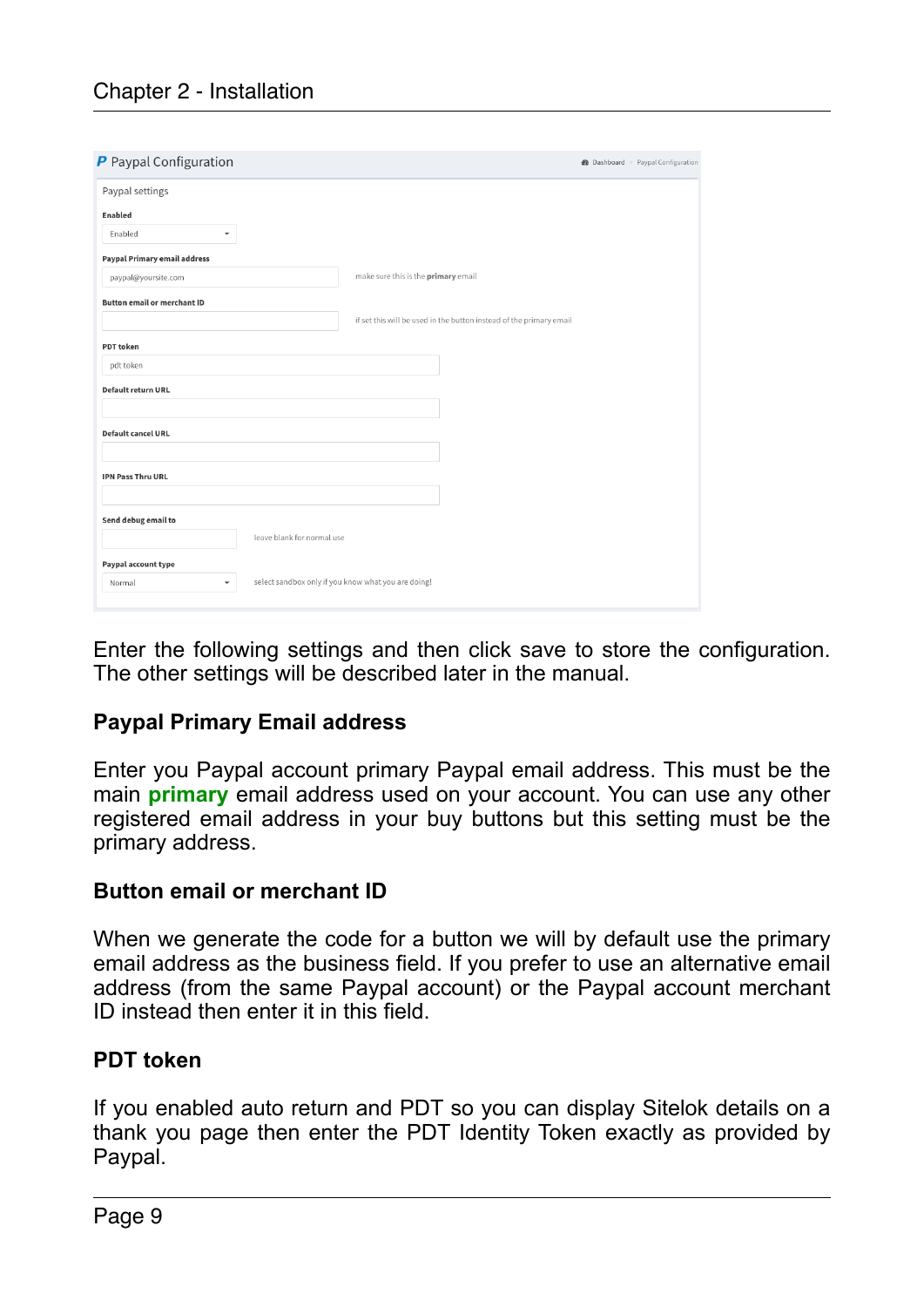#### **Default Return URL**

You can enter a default URL (including the http:// part) that you wish to return the user to after payment. You can leave this blank and set it for individual products if you prefer. Later we will show you how you can add the Sitelok Login details to the return page if you wish.

#### **Default Cancel URL**

You can enter a default URL (including the http:// part) that you wish to return the user to if they click the cancel button during Paypal checkout and don't complete the payment. You can leave this blank and set it for individual products if you prefer.

#### **IPN Pass thru**

You can leave this setting blank. Its only needed if you require a second IPN handler to be called at the same times as this plugin.

#### **Debug Email**

You can leave this setting blank. If you are having problems you can enter your email address to receive error reports.

| You can decide whether to use the buyers Paypal email address as a<br>username or one based on their name. You can also decide if the<br>plugin should attempt to match an existing account based on the<br>email address before creating a new account. |   |
|----------------------------------------------------------------------------------------------------------------------------------------------------------------------------------------------------------------------------------------------------------|---|
| New username type                                                                                                                                                                                                                                        |   |
| Use email address as username                                                                                                                                                                                                                            | ۰ |

#### **New username type**

This sets the username type the plugin will use when creating a new Sitelok account. This can be either the buyers Paypal email address or a unique username based on the buyers name (plus number to make it unique).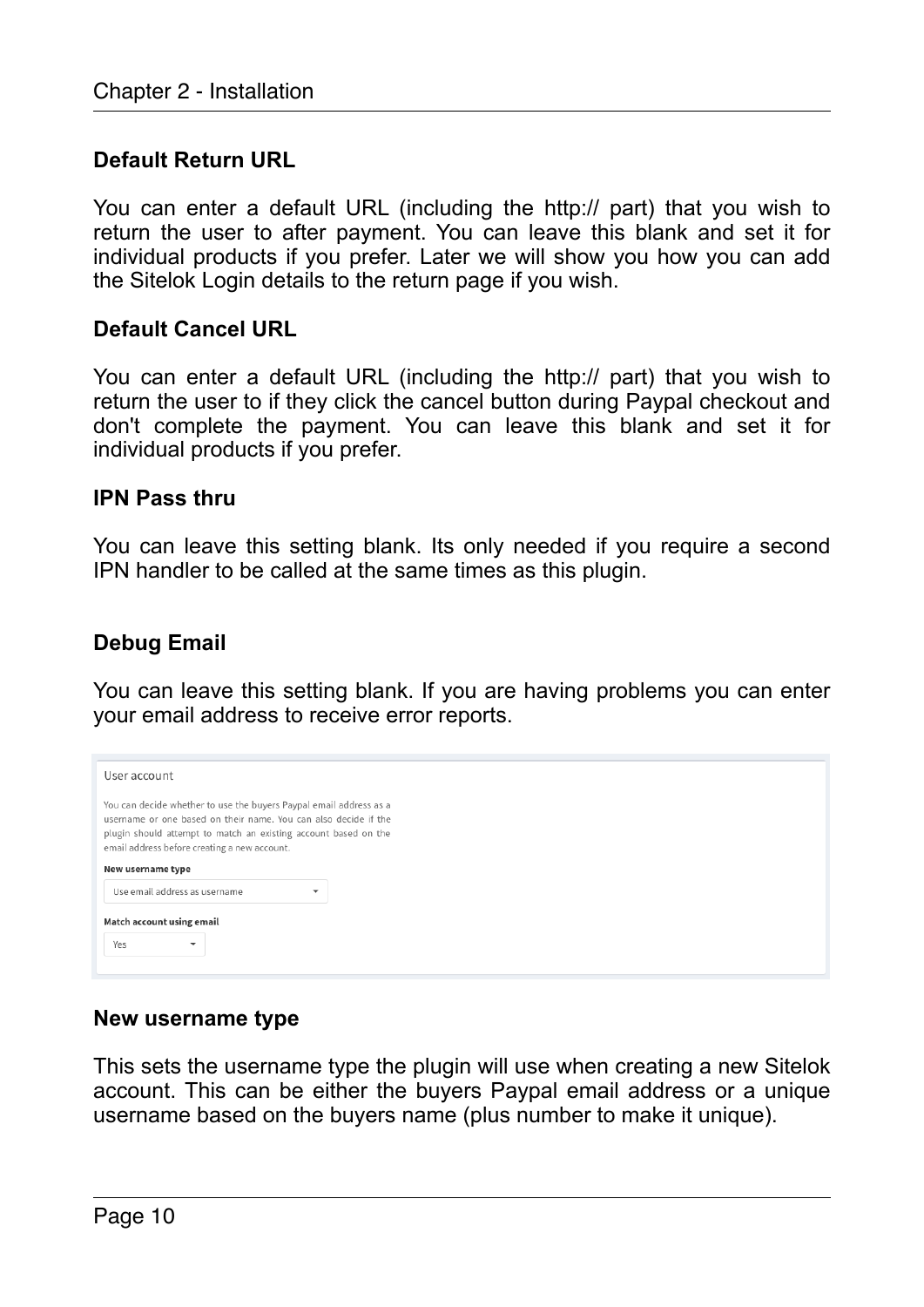#### Chapter 2 - Installation

We store the Paypal account id (payer id) with the Sitelok account so that any further transactions from the same Paypal account will be applied to the same Sitelok account. An exception to this would be when a username is forced in the Paypal button (see later).

#### **Match account using email**

If enabled the plugin will check first if a Sitelok account exists with the buyers Paypal email set in the username or email field before creating a new account. This is useful if an account exists that was created direct through registration or manually and is not linked to the Paypal account. If you enable this option it is probably wise to also enable the following two options in Sitelok which are available from V3.1.

Email change verification Email field must be unique

#### **Replace existing password with**

By default the emails sent out when an account is created or updated can display the users password. For increased security can have the password replaced by some other text when an existing account is updated. If you have enabled hashed passwords in Sitelok then this is required as Sitelok doesn't know an existing users password anyway. Enter the text you want to replace existing passwords with. For example you could set

\*\*\*\*\* or your existing password

Leave blank to display existing passwords.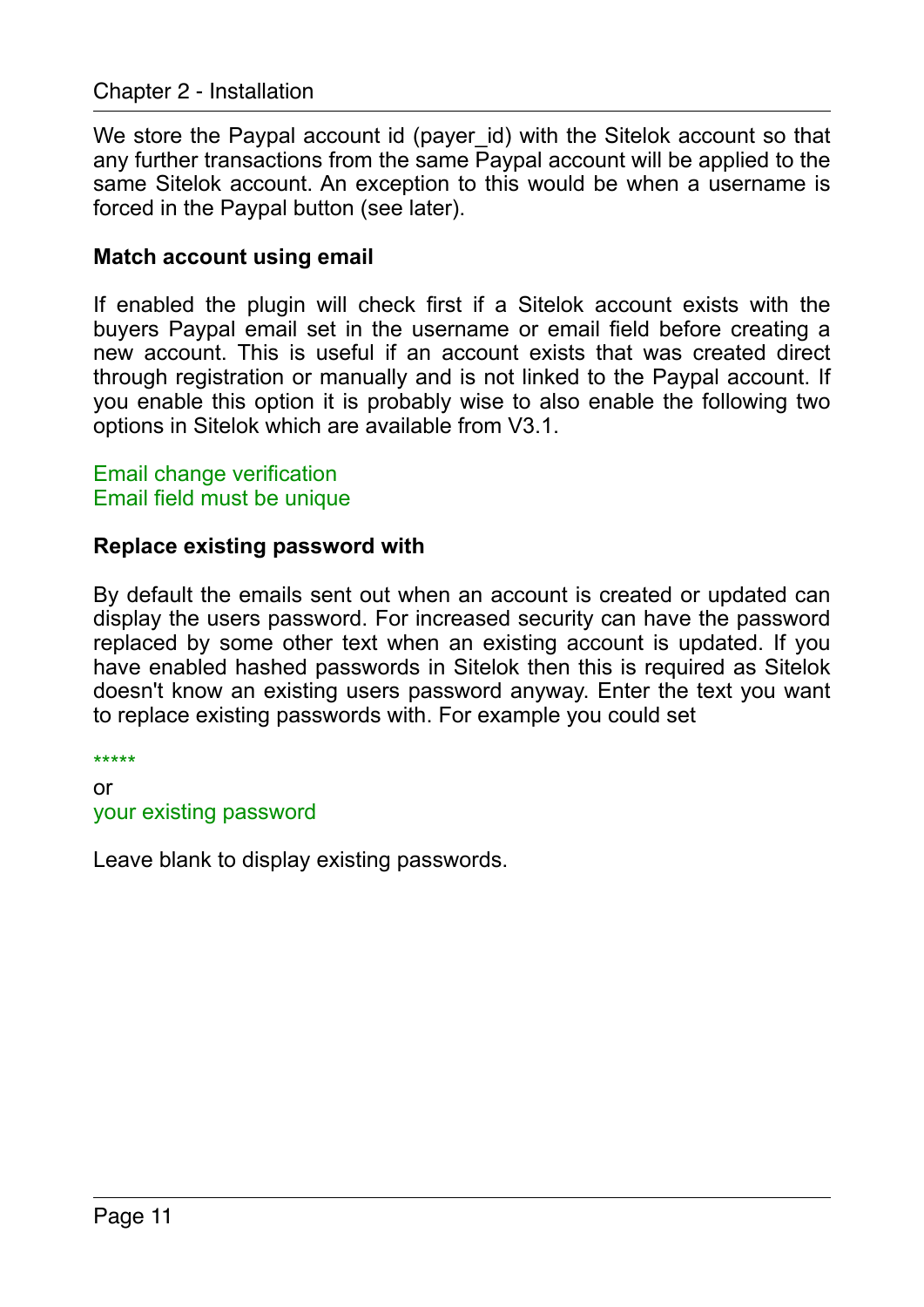# <span id="page-11-0"></span>**Chapter 3 Creating Products**

Once you have configured the Sitelok Paypal Plugin to work with your Paypal account it is actively listening for Paypal transactions. When products are purchased that have an item\_number matching that set in the product definition in Sitelok it is actioned.

# <span id="page-11-1"></span>**Single payment membership products**

Select Paypal from the Plugins menu and then click the Add Product button.

| P Paypal Product                    |                                 | <b>B</b> Dashboard ><br>Paypal Product |
|-------------------------------------|---------------------------------|----------------------------------------|
| <b>Product Details</b>              |                                 |                                        |
| Product ID                          | To match the button item_number |                                        |
| <b>Product name</b>                 |                                 |                                        |
| <b>Product type</b>                 |                                 |                                        |
| Single payment membership           | ۰                               |                                        |
| Enabled                             |                                 |                                        |
| Enabled<br>$\overline{\phantom{a}}$ |                                 |                                        |

#### **Product ID**

Enter a short product id that is unique for this product. If you have already created a buy now button make sure this matches the item\_number you used (Item ID for hosted buttons).

#### **Product name**

Enter a description of the product for future reference.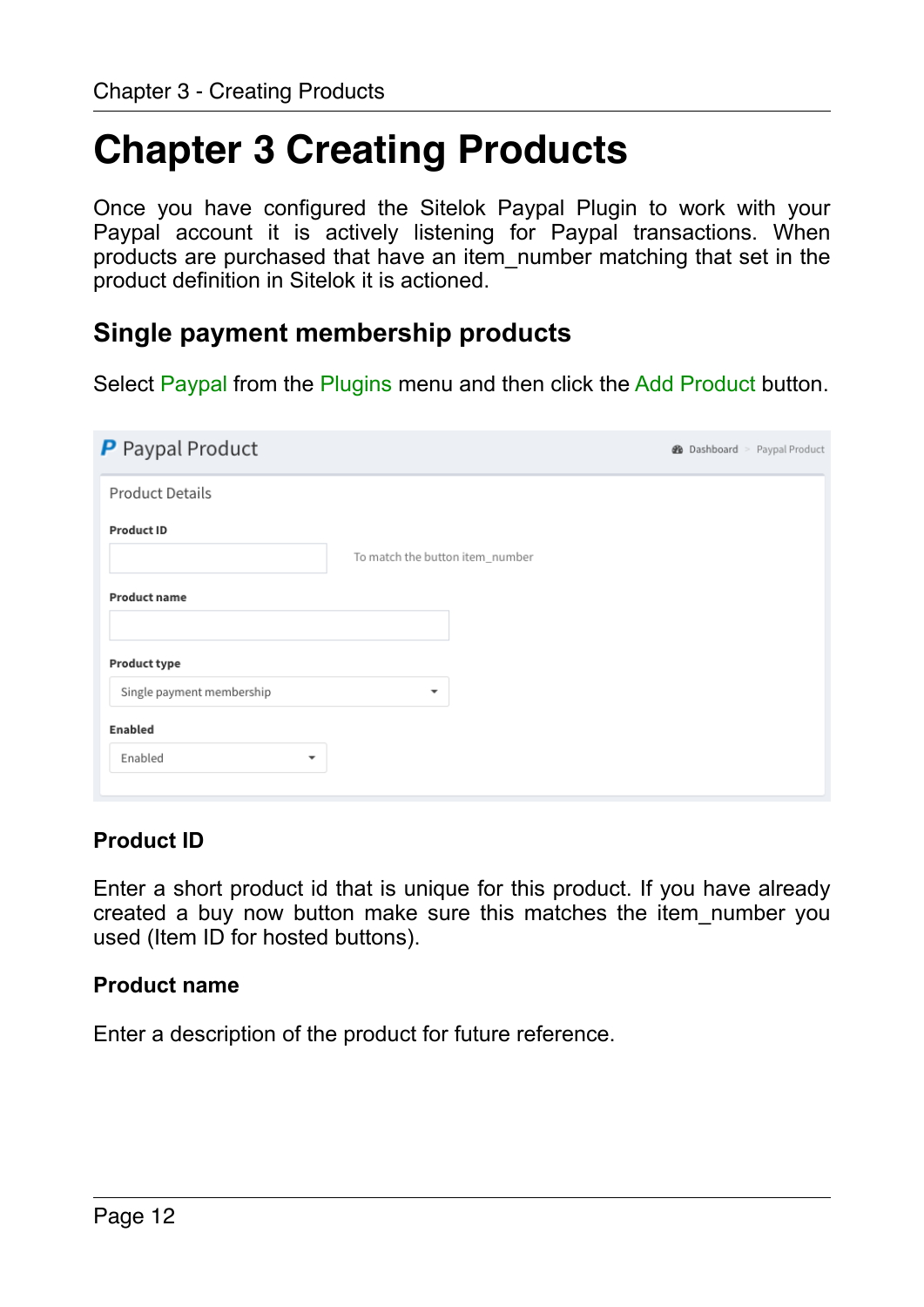#### **Product Type**

You can select the type of product, either Single payment membership, Subscription membership or Other single payment. Leave this as Single payment membership.

#### **Product enabled**

Make sure to select enabled.

| <b>Product Pricing</b>                                                                                                                                                                                                                                                |            |                          |  |
|-----------------------------------------------------------------------------------------------------------------------------------------------------------------------------------------------------------------------------------------------------------------------|------------|--------------------------|--|
| If you select multi currency you can set prices in up to 4 currencies. Leave<br>blank those you don't need. For subscription products you can set a regular<br>price and also one or two trial period prices. Leave the trial prices blank if<br>you don't need them. |            |                          |  |
| <b>Multiple currencies</b>                                                                                                                                                                                                                                            |            |                          |  |
| <b>No</b>                                                                                                                                                                                                                                                             |            | $\checkmark$             |  |
| <b>Regular price</b>                                                                                                                                                                                                                                                  |            |                          |  |
| 9.95                                                                                                                                                                                                                                                                  | <b>USD</b> | $\overline{\phantom{a}}$ |  |

#### **Multiple Currencies**

In most cases you will probably charge for membership in one currency so you can leave this set to No. However if you wish to create different buttons for different currencies then set Yes.

#### **Regular price**

Enter the price you will charge for this membership product and select the currency code. If you have already created your buy button make sure that this amount and currency code matches those set in the button.

If you enabled multiple currencies then you can enter up to 4 different prices and currency codes.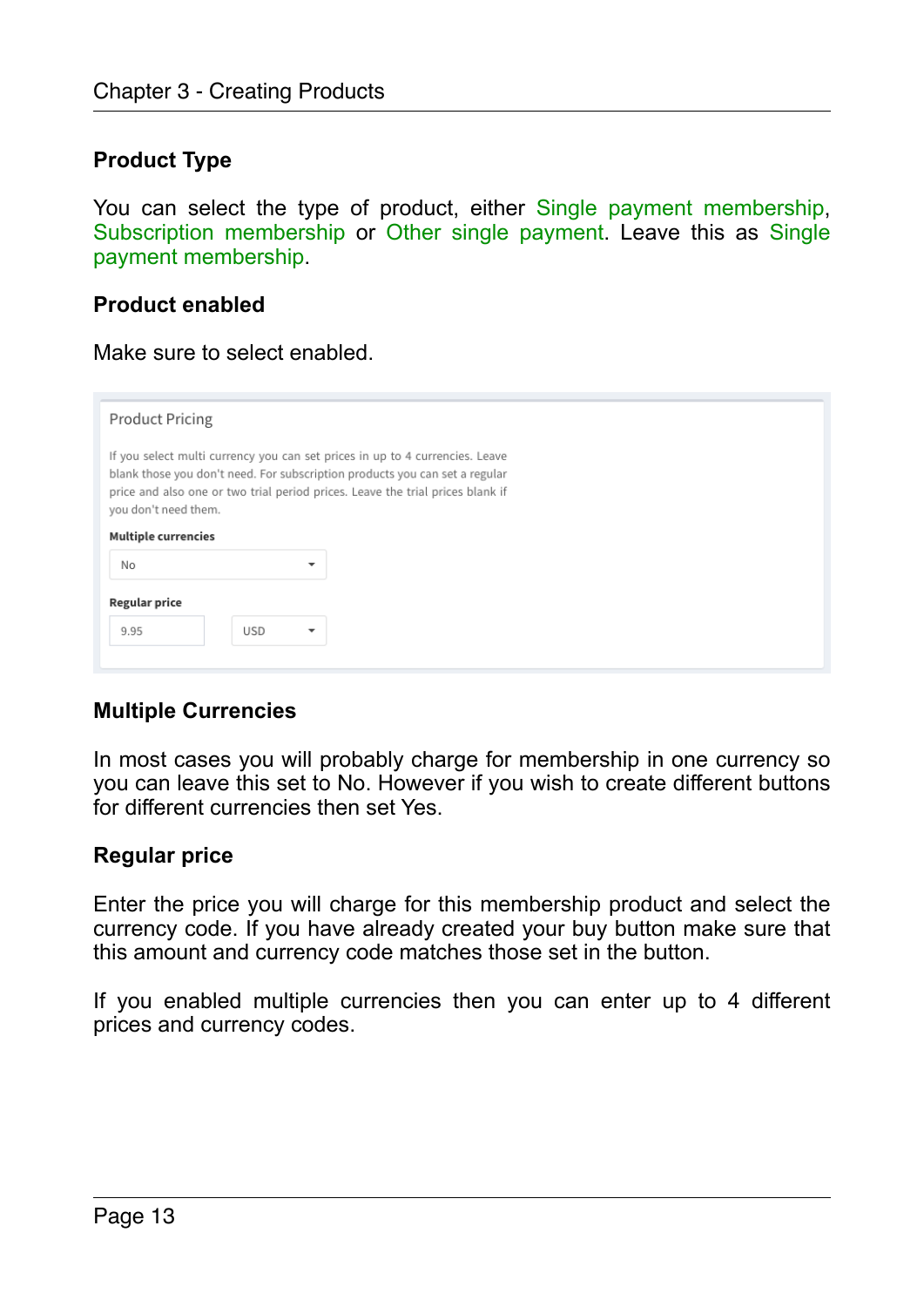| Emails and return page      |  |
|-----------------------------|--|
| <b>Client joining email</b> |  |
| Admin joining email         |  |
| Client cancel email         |  |
| Admin cancel email          |  |
| <b>Return URL</b>           |  |
|                             |  |
| <b>Cancel URL</b>           |  |
|                             |  |
|                             |  |

#### **Emails**

Here you can can select the email templates to be sent to the buyer and the Sitelok admin upon joining or canceling (reversed payment). Check the checkbox to enable the email and then click the  $\equiv$  folder icon to open the file manager. You can select the template you want to use.

The email template to send must exist already in the slpw/email folder. You can use Sitelok's built html editor to create templates.

#### **Return URL**

You can enter a full URL (including the http:// part) that you wish to return the user to after payment. Later we will show you how you can add the Sitelok Login details to the return page if you wish. If you leave this blank then any default URL you set in the configuration settings will be used. If that is also blank then the URL set in your Paypal will be used.

#### **Cancel URL**

You can enter a full URL (including the http:// part) that you wish to return the user to if they click the cancel button during Paypal checkout and don't complete the payment. If you leave this blank then any default URL you set in the configuration settings will be used.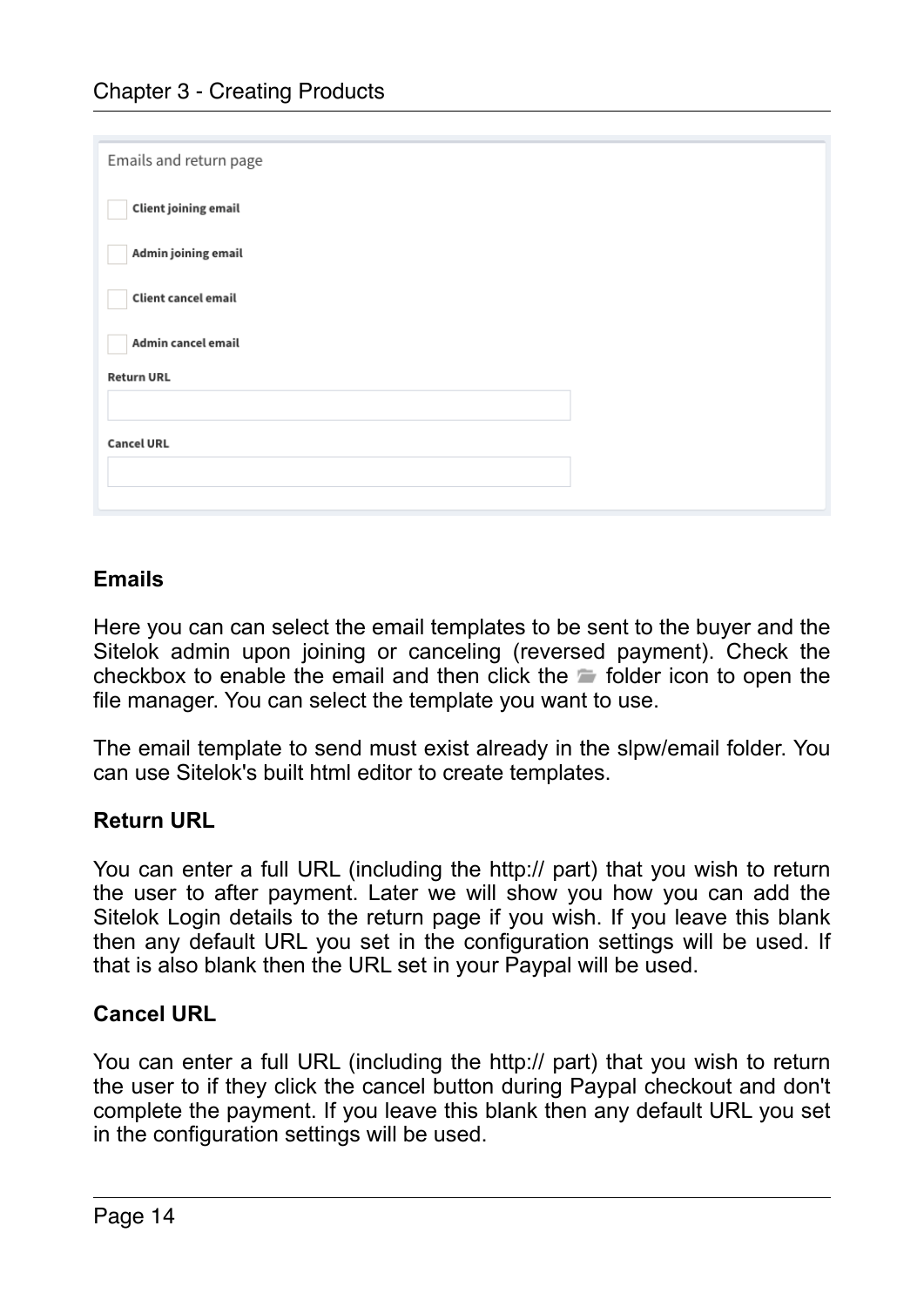| Usergroups                                                                                                                                                                                                                                                                                                                                     |                          |                |   |  |  |
|------------------------------------------------------------------------------------------------------------------------------------------------------------------------------------------------------------------------------------------------------------------------------------------------------------------------------------------------|--------------------------|----------------|---|--|--|
| Choose the usergroup(s) you wish the user to join upon payment for this<br>product and enter the number of days membership. For subscriptions we<br>suggest entering 0 days as membership will be expired automatically when<br>required. If you want to remove a user from a usergroup when this product is<br>purchased you can set -1 days. |                          |                |   |  |  |
| usergroup                                                                                                                                                                                                                                                                                                                                      | $\overline{\mathbf v}$   | days or DDMMYY | 蘦 |  |  |
| usergroup                                                                                                                                                                                                                                                                                                                                      | $\overline{\mathbf{v}}$  | days or DDMMYY | 論 |  |  |
| usergroup                                                                                                                                                                                                                                                                                                                                      | $\mathbf{v}$             | days or DDMMYY | 論 |  |  |
| usergroup                                                                                                                                                                                                                                                                                                                                      | $\overline{\phantom{a}}$ | days or DDMMYY | 萹 |  |  |
| usergroup                                                                                                                                                                                                                                                                                                                                      | $\overline{\phantom{a}}$ | days or DDMMYY | 萹 |  |  |
|                                                                                                                                                                                                                                                                                                                                                |                          |                |   |  |  |

#### **Usergroups**

Here you can enter up to five usergroups that the user will join upon purchase. You must also enter the number of days that membership is valid for (set to 0 for unlimited).

Note that if a user is already a member of a group when they purchase membership that Sitelok will extend their membership by the number of days set here. This enables a user to re-subscribe to you site without waiting to expire.

There maybe times when you wish to remove a user from a certain usergroup when another is purchased. To do this just list the usergroup to remove the user from with the expiry set to -1.

Click the Save button to store the product details.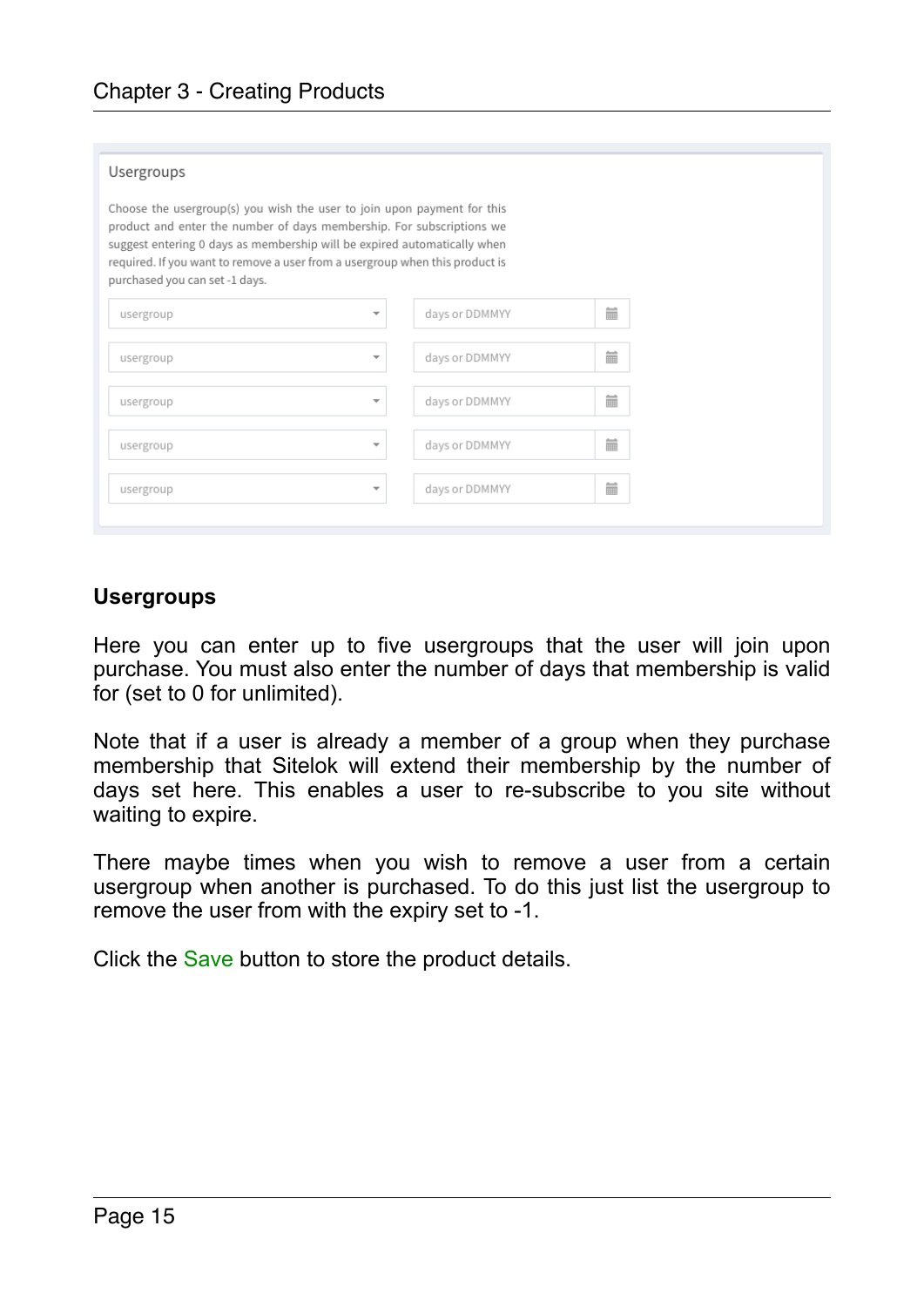# <span id="page-15-0"></span>**Setting up Subscription (recurring payments) products**

Select Paypal from the Plugins menu and then click the Add Product button.

| P Paypal Product        |                                 | <b>2</b> Dashboard > Paypal Product |
|-------------------------|---------------------------------|-------------------------------------|
| <b>Product Details</b>  |                                 |                                     |
| Product ID              | To match the button item_number |                                     |
| <b>Product name</b>     |                                 |                                     |
| <b>Product type</b>     |                                 |                                     |
| Subscription membership | $\overline{\phantom{a}}$        |                                     |
| Enabled                 |                                 |                                     |
| Enabled<br>$\checkmark$ |                                 |                                     |

#### **Product ID**

Enter a short product id that is unique for this product. If you have already created a buy now button make sure this matches item\_number you used (Item ID for hosted buttons).

#### **Product name**

Enter a description of the product for future reference.

#### **Product Type**

You can select the type of product, either Single payment membership, Subscription membership or Other single payment. Leave this as Single payment membership.

#### **Product enabled**

Make sure to select Enabled.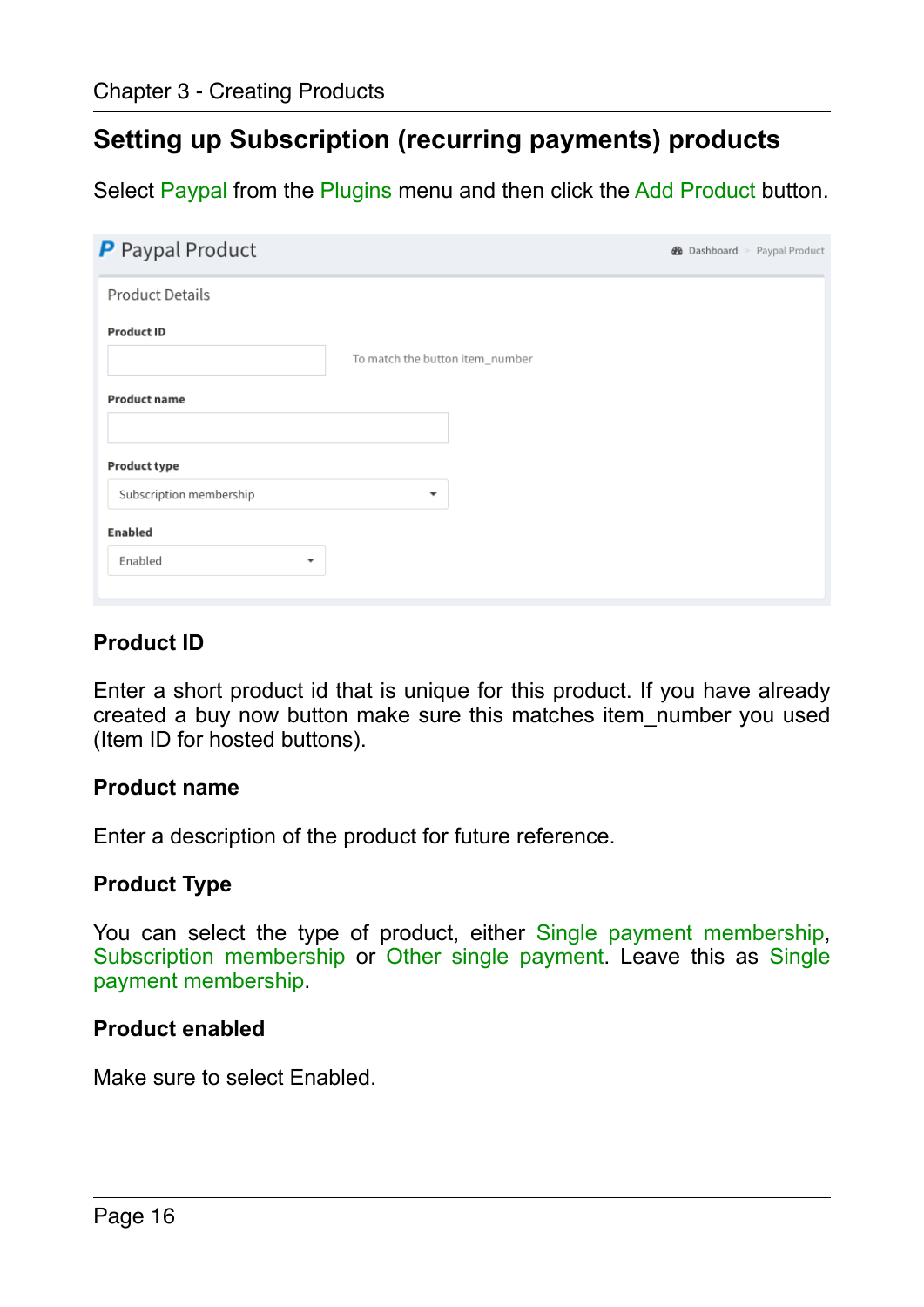#### **Product Pricing**

If you select multi currency you can set prices in up to 4 currencies. Leave blank those you don't need. For subscription products you can set a regular price and also one or two trial period prices. Leave the trial prices blank if you don't need them.

#### **Multiple currencies**

| N <sub>o</sub>             |            | ٠                                                   |
|----------------------------|------------|-----------------------------------------------------|
| <b>Regular price</b>       |            |                                                     |
| 9.95                       | <b>USD</b> | ٠                                                   |
| Regular period             |            |                                                     |
| $\mathbf{1}$               | Months     | ٠                                                   |
| Number of regular payments |            |                                                     |
|                            |            | leave blank for continuous payments until cancelled |
| <b>Trial 1 price</b>       |            |                                                     |
|                            | <b>USD</b> |                                                     |
| <b>Trial 1 period</b>      |            |                                                     |
|                            | Days       | ۰                                                   |
| <b>Trial 2 price</b>       |            |                                                     |
|                            | <b>USD</b> |                                                     |
| <b>Trial 2 period</b>      |            |                                                     |
|                            | Days       | ۰                                                   |
|                            |            |                                                     |

#### **Multiple Currencies**

In most cases you will probably charge for membership in one currency so you can leave this checkbox unchecked. However if you wish to create different buttons for different currencies check this box.

#### **Regular price**

Enter the recurring amount you will charge for this membership product and select the currency code. If you have already created your buy button make sure that this amount and currency code matches those set in the button (the amount set in the a3 field).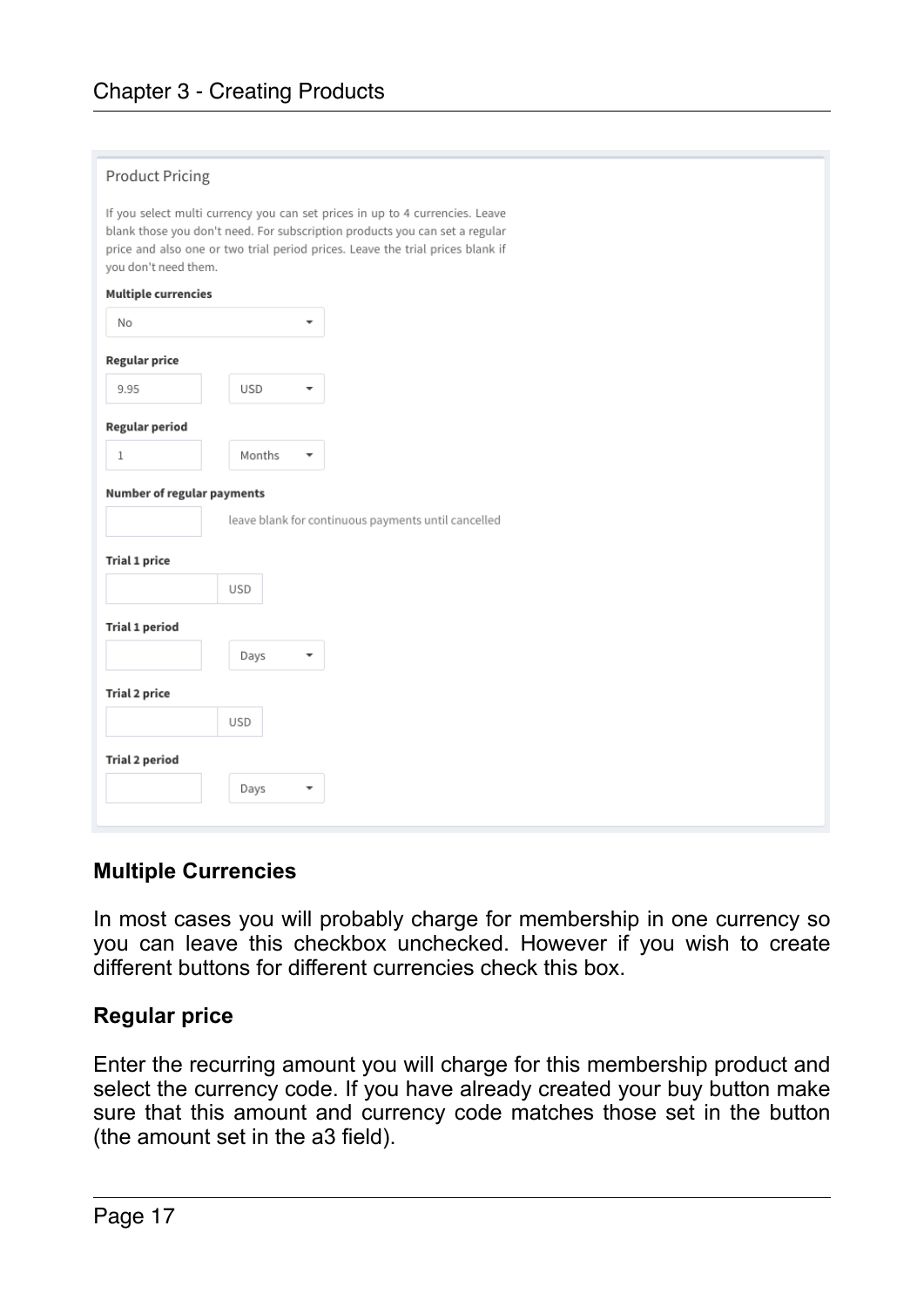#### Chapter 3 - Creating Products

If you enabled multiple currencies then you can enter up to 4 different amounts and currency codes.

#### **Regular period**

Enter the period that payments should be made. For example you could set 1 month to collect one payment monthly.

#### **Number of regular payments**

For most subscriptions you will wish the payment to continue until the client decides to cancel the subscription from their Paypal account. In this case leave this setting blank. However if you want to have a fixed number of payments then set the number here.

#### **Trial 1 price**

This is optional and for most subscriptions you can leave it blank. If you wish to offer a separate trial period before the regular period begins set the price here. If you have already created your buy button make sure that this amount matches those set in the button (the amount set in the a1 field).

If you enabled multiple currencies then you can enter up to 4 different amounts in the currencies you selected for the regular prices.

For further details about the trial period please check Paypal's documentation.

#### **Trial 1 period**

This is optional and for most subscriptions you can leave it blank. If you wish to offer a separate trial period before the regular period begins enter the length of the first trial period.

#### **Trial 2 price**

This is optional and for most subscriptions you can leave it blank. If you wish to offer a second separate trial period before the regular period begins set the price here. If you have already created your buy button make sure that this amount matches those set in the button (the amount set in the a2 field).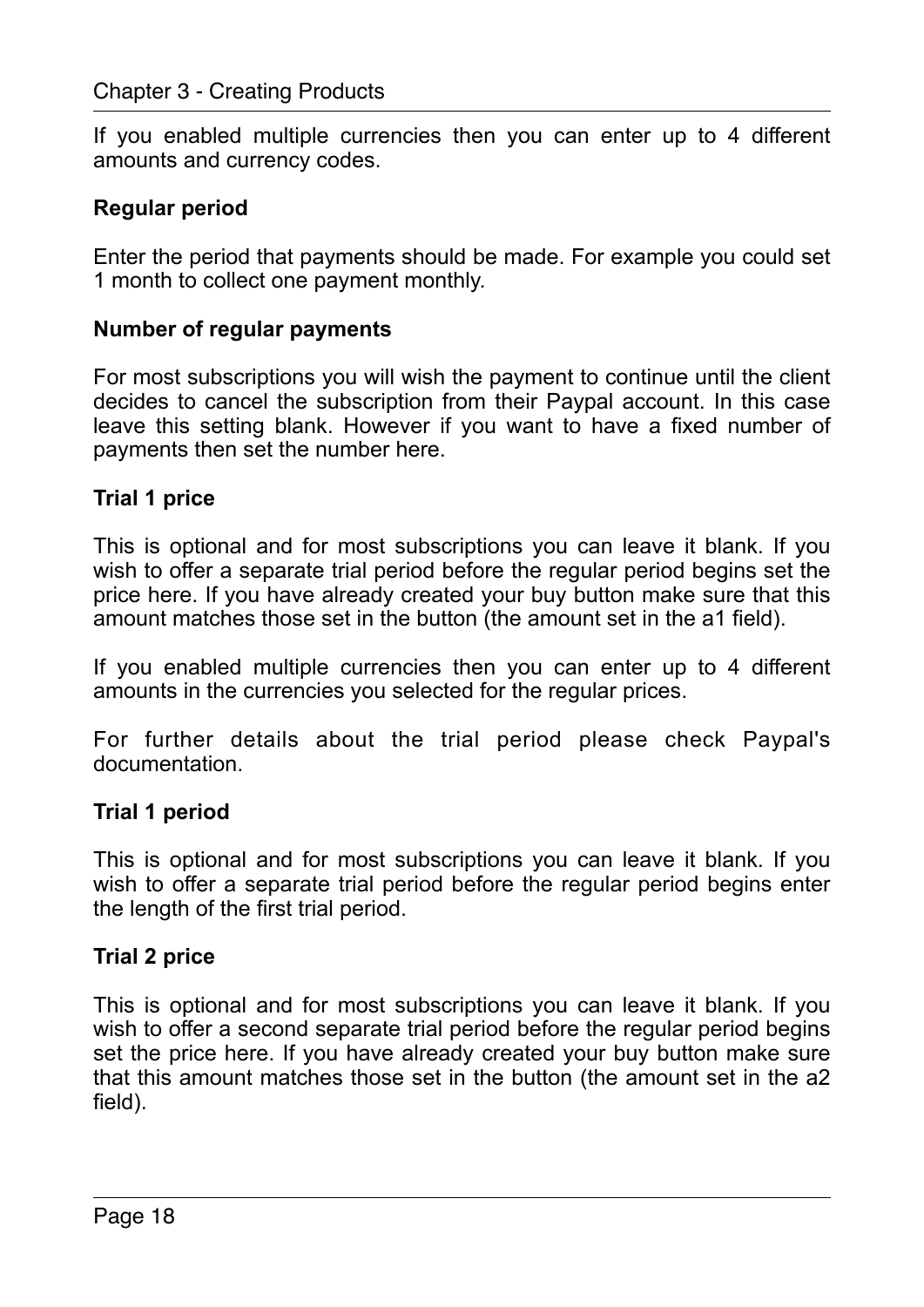If you enabled multiple currencies then you can enter up to 4 different amounts in the currencies you selected for the regular prices.

#### **Trial 2 period**

This is optional and for most subscriptions you can leave it blank. If you wish to offer a second separate trial period before the regular period begins enter the length of the second trial period.

| Emails and return page      |  |
|-----------------------------|--|
| <b>Client joining email</b> |  |
| Admin joining email         |  |
| Client cancel email         |  |
| Admin cancel email          |  |
| Client end of term email    |  |
| Admin end of term email     |  |
| <b>Return URL</b>           |  |
|                             |  |
| <b>Cancel URL</b>           |  |
|                             |  |
|                             |  |

#### **Emails**

Here you can select the email templates to be sent to the buyer and the Sitelok admin upon joining or canceling (the client cancels the subscription) or End of Term (when the subscription reaches an end). Check the checkbox to enable the email and then click the  $\equiv$  folder icon to open the file manager. You can select the template you want to use.

The email template to send must exist already in the slpw/email folder. You can use Sitelok's built html editor to create templates.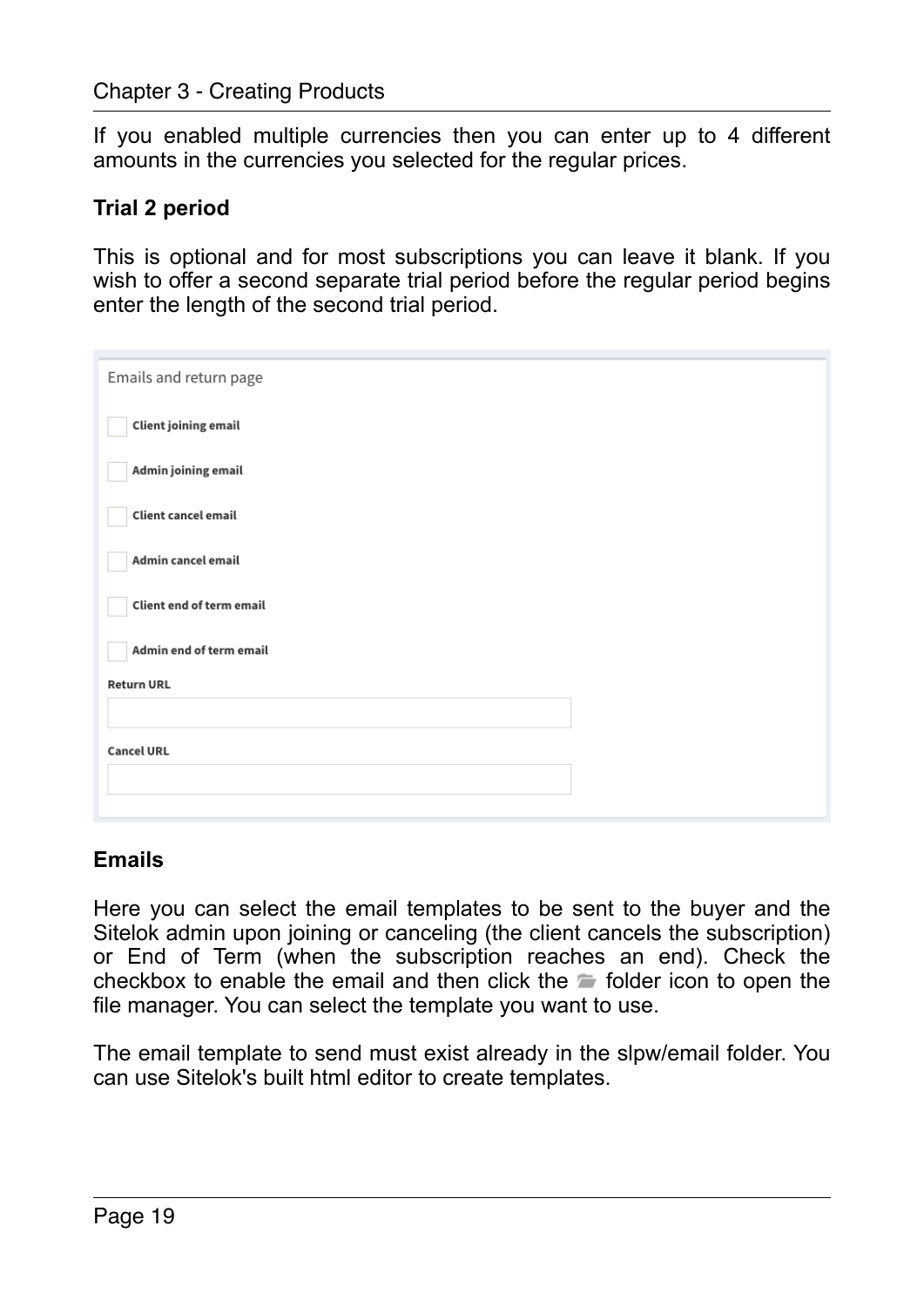#### **Return URL**

You can enter a full URL (including the http:// part) that you wish to return the user to after payment. Later we will show you how you can add the Sitelok Login details to the return page if you wish. If you leave this blank then any default URL you set in the configuration settings will be used. If that is also blank then the URL set in your Paypal will be used.

#### **Cancel URL**

You can enter a full URL (including the http:// part) that you wish to return the user to if they click the cancel button during Paypal checkout and don't complete the payment. If you leave this blank then any default URL you set in the configuration settings will be used.

| Usergroups                                                                                                                                                                                                                                                                                                                                     |                          |                |   |  |  |  |
|------------------------------------------------------------------------------------------------------------------------------------------------------------------------------------------------------------------------------------------------------------------------------------------------------------------------------------------------|--------------------------|----------------|---|--|--|--|
| Choose the usergroup(s) you wish the user to join upon payment for this<br>product and enter the number of days membership. For subscriptions we<br>suggest entering 0 days as membership will be expired automatically when<br>required. If you want to remove a user from a usergroup when this product is<br>purchased you can set -1 days. |                          |                |   |  |  |  |
| usergroup                                                                                                                                                                                                                                                                                                                                      | $\overline{\mathbf{v}}$  | days or DDMMYY | 蘦 |  |  |  |
| usergroup                                                                                                                                                                                                                                                                                                                                      | $\overline{\mathbf{v}}$  | days or DDMMYY | 論 |  |  |  |
| usergroup                                                                                                                                                                                                                                                                                                                                      | $\overline{\mathbf{v}}$  | days or DDMMYY | 論 |  |  |  |
| usergroup                                                                                                                                                                                                                                                                                                                                      | $\overline{\mathbf{v}}$  | days or DDMMYY | 籯 |  |  |  |
| usergroup                                                                                                                                                                                                                                                                                                                                      | $\overline{\phantom{a}}$ | days or DDMMYY | 萹 |  |  |  |
|                                                                                                                                                                                                                                                                                                                                                |                          |                |   |  |  |  |

#### **Usergroups**

Here you can enter up to five usergroups that the user will join upon purchase. For subscription payments you will normally enter 0 for the expiry time. This allows unlimited access until the subscription is cancelled. You can however enter a fixed number of days if you wish.

There maybe times when you wish to remove a user from a certain usergroup when another is purchased. To do this just list the usergroup to remove the user from with the expiry set to -1.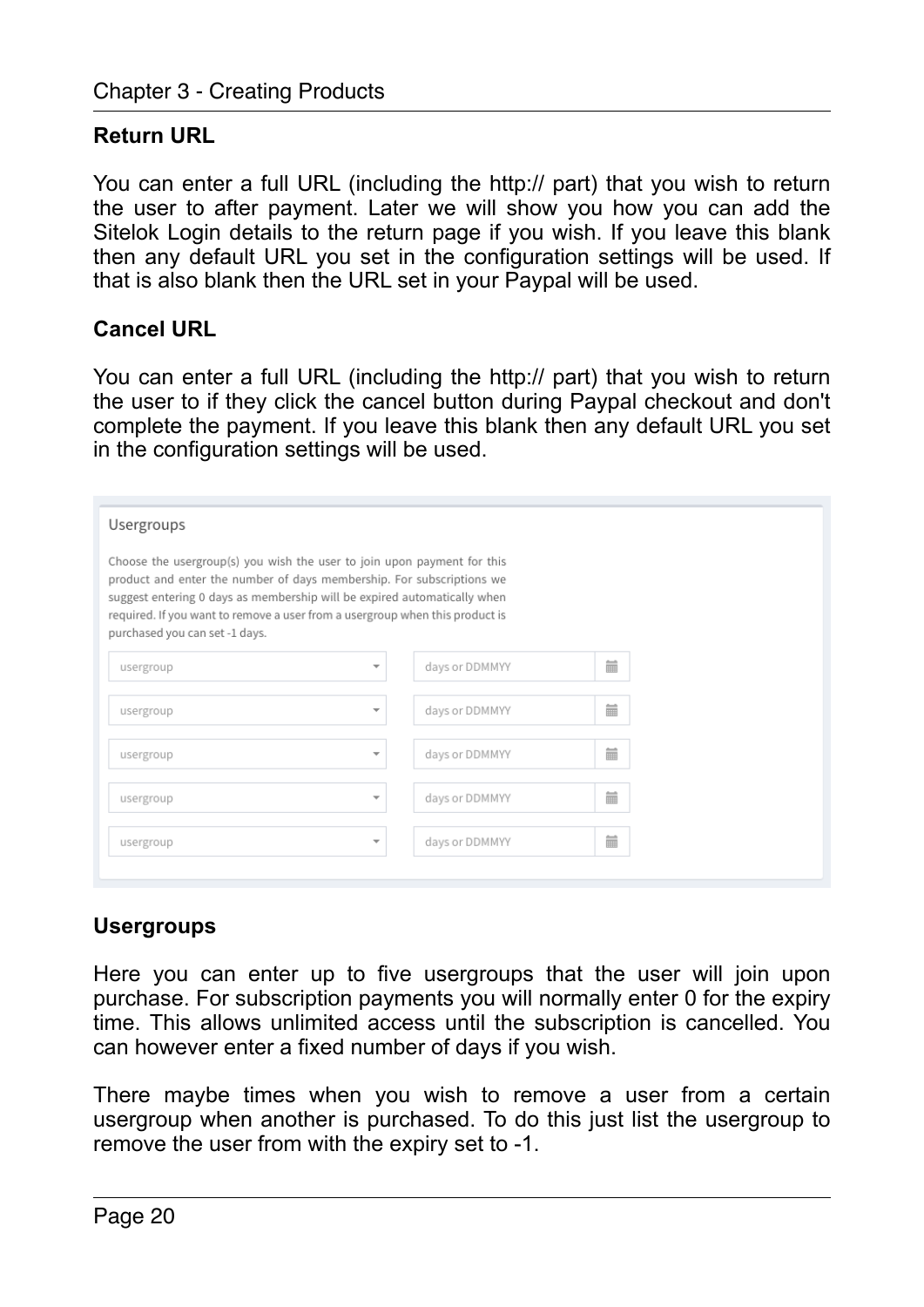Click the Save button to store the product details.

### <span id="page-20-0"></span>**Other single payment products**

Sitelok also supports Paypal buy now or add to cart buttons that don't create a membership. These can be useful where you just want to take a payment for something else but still want Sitelok to send out an email or for use with plugins. For example you can use a button to sell credits for use with the Credits plugin. Setting up such a product and button is the same as described for Single payment membership products except that you should select 'Other single payment' as the Product Type and you can't set any usergroups.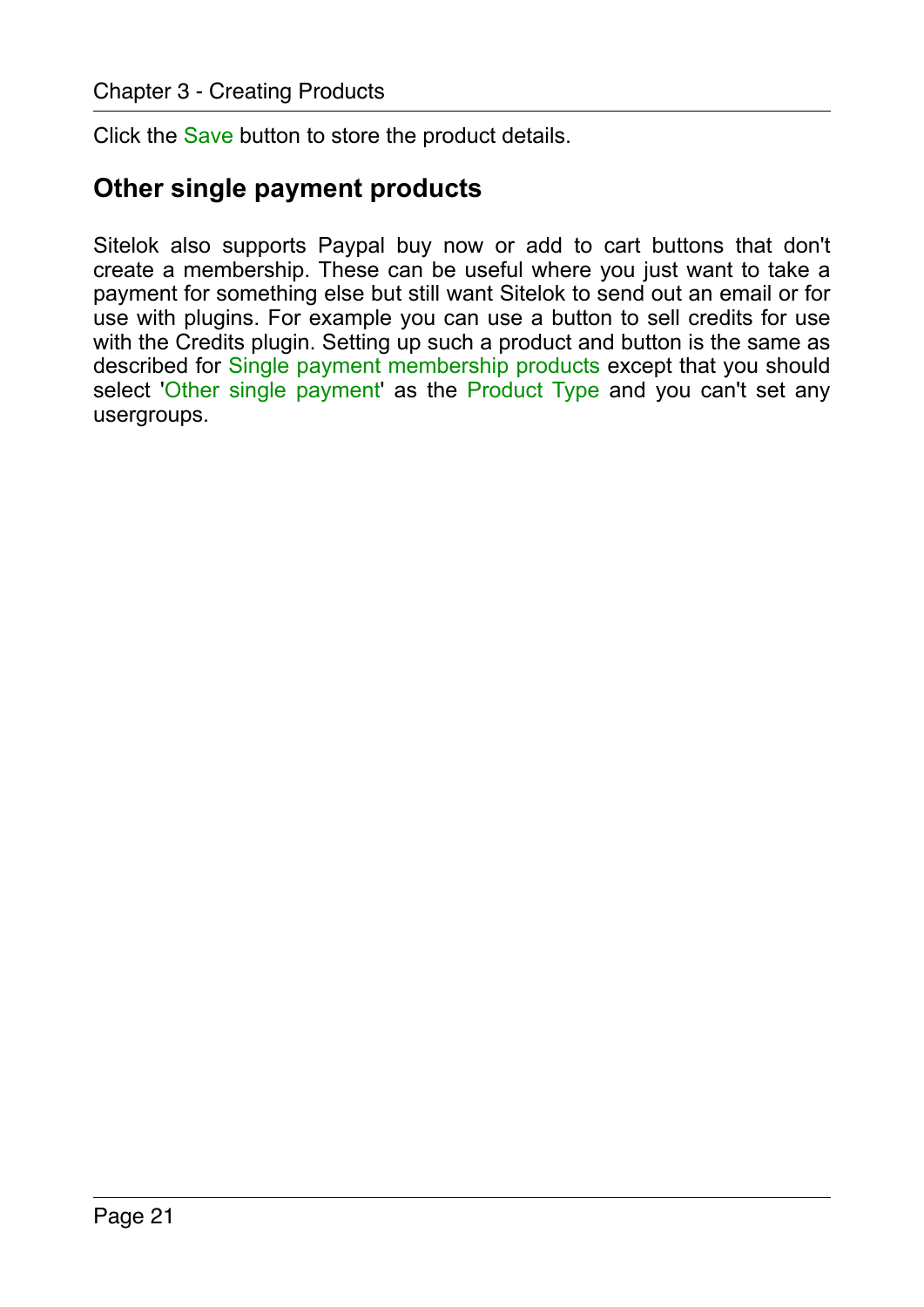# <span id="page-21-0"></span>**Chapter 4 Creating buttons**

When you have added some products to the Paypal Plugin you can easily create the html code required for the button by clicking the  $\Box$  code icon next to the product in the product list.

| Choose the button options<br>Generate button form for use in a webpage<br>Generate a payment link that can be used on web pages or emails<br><b>Choose the button type</b><br><b>Buy Now</b><br>Update logged in user account irrespective of Paypal email?<br>You should only enable this option for buttons or links on members pages<br>where a user is already logged in<br>Request postal address from user?<br>No don't ask<br>Select button image to use<br>upload your own images to /slpw/pay_paypal/buttonimages/<br>btn_buynowCC_LG-1.gif<br><b>Buy Now</b><br><b>NATIONAL VISA THE MANY PARTY BANK</b><br>Copy and paste the code below where you want the button to appear<br><form action="https://www.paypal.com/cgi-bin/webscr" method="post"><br/><input name="cmd" type="hidden" value=" xclick"/><br/><input name="business" type="hidden" value="paypal@yoursite.com"/><br/><input name="no shipping" type="hidden" value="0"/><br/><input name="item name" type="hidden" value="Gold membership"/><br/><input name="item_number" type="hidden" value="ID1"/><br/><input name="amount" type="hidden" value="9.95"/><br/><input name="currency_code" type="hidden" value="USD"/><br/><input name="notify url" type="hidden" value="http://localhost/sitelokpw/slpw5/pay paypal/slpaypal.php"/><br/><input name="custom" type="hidden" value="&lt;?php echo \$slordercustom; ?&gt;"/><br/><input src="http://localhost/sitelokpw/slpw5/pay_paypal/buttonimages/btn_buynowCC_LG-1.gif" type="image"/><br/><math>\langle / \text{form} \rangle</math></form> | P Paypal button code |  | <b>2</b> Dashboard > Paypal button code |  |  |  |
|------------------------------------------------------------------------------------------------------------------------------------------------------------------------------------------------------------------------------------------------------------------------------------------------------------------------------------------------------------------------------------------------------------------------------------------------------------------------------------------------------------------------------------------------------------------------------------------------------------------------------------------------------------------------------------------------------------------------------------------------------------------------------------------------------------------------------------------------------------------------------------------------------------------------------------------------------------------------------------------------------------------------------------------------------------------------------------------------------------------------------------------------------------------------------------------------------------------------------------------------------------------------------------------------------------------------------------------------------------------------------------------------------------------------------------------------------------------------------------------------------------------------------------------------------------------------------|----------------------|--|-----------------------------------------|--|--|--|
|                                                                                                                                                                                                                                                                                                                                                                                                                                                                                                                                                                                                                                                                                                                                                                                                                                                                                                                                                                                                                                                                                                                                                                                                                                                                                                                                                                                                                                                                                                                                                                              |                      |  |                                         |  |  |  |
|                                                                                                                                                                                                                                                                                                                                                                                                                                                                                                                                                                                                                                                                                                                                                                                                                                                                                                                                                                                                                                                                                                                                                                                                                                                                                                                                                                                                                                                                                                                                                                              |                      |  |                                         |  |  |  |
|                                                                                                                                                                                                                                                                                                                                                                                                                                                                                                                                                                                                                                                                                                                                                                                                                                                                                                                                                                                                                                                                                                                                                                                                                                                                                                                                                                                                                                                                                                                                                                              |                      |  |                                         |  |  |  |
|                                                                                                                                                                                                                                                                                                                                                                                                                                                                                                                                                                                                                                                                                                                                                                                                                                                                                                                                                                                                                                                                                                                                                                                                                                                                                                                                                                                                                                                                                                                                                                              |                      |  |                                         |  |  |  |
|                                                                                                                                                                                                                                                                                                                                                                                                                                                                                                                                                                                                                                                                                                                                                                                                                                                                                                                                                                                                                                                                                                                                                                                                                                                                                                                                                                                                                                                                                                                                                                              |                      |  |                                         |  |  |  |
|                                                                                                                                                                                                                                                                                                                                                                                                                                                                                                                                                                                                                                                                                                                                                                                                                                                                                                                                                                                                                                                                                                                                                                                                                                                                                                                                                                                                                                                                                                                                                                              |                      |  |                                         |  |  |  |
|                                                                                                                                                                                                                                                                                                                                                                                                                                                                                                                                                                                                                                                                                                                                                                                                                                                                                                                                                                                                                                                                                                                                                                                                                                                                                                                                                                                                                                                                                                                                                                              |                      |  |                                         |  |  |  |
|                                                                                                                                                                                                                                                                                                                                                                                                                                                                                                                                                                                                                                                                                                                                                                                                                                                                                                                                                                                                                                                                                                                                                                                                                                                                                                                                                                                                                                                                                                                                                                              |                      |  |                                         |  |  |  |
|                                                                                                                                                                                                                                                                                                                                                                                                                                                                                                                                                                                                                                                                                                                                                                                                                                                                                                                                                                                                                                                                                                                                                                                                                                                                                                                                                                                                                                                                                                                                                                              |                      |  |                                         |  |  |  |
|                                                                                                                                                                                                                                                                                                                                                                                                                                                                                                                                                                                                                                                                                                                                                                                                                                                                                                                                                                                                                                                                                                                                                                                                                                                                                                                                                                                                                                                                                                                                                                              |                      |  |                                         |  |  |  |
|                                                                                                                                                                                                                                                                                                                                                                                                                                                                                                                                                                                                                                                                                                                                                                                                                                                                                                                                                                                                                                                                                                                                                                                                                                                                                                                                                                                                                                                                                                                                                                              |                      |  |                                         |  |  |  |
|                                                                                                                                                                                                                                                                                                                                                                                                                                                                                                                                                                                                                                                                                                                                                                                                                                                                                                                                                                                                                                                                                                                                                                                                                                                                                                                                                                                                                                                                                                                                                                              |                      |  |                                         |  |  |  |
|                                                                                                                                                                                                                                                                                                                                                                                                                                                                                                                                                                                                                                                                                                                                                                                                                                                                                                                                                                                                                                                                                                                                                                                                                                                                                                                                                                                                                                                                                                                                                                              |                      |  |                                         |  |  |  |
|                                                                                                                                                                                                                                                                                                                                                                                                                                                                                                                                                                                                                                                                                                                                                                                                                                                                                                                                                                                                                                                                                                                                                                                                                                                                                                                                                                                                                                                                                                                                                                              |                      |  |                                         |  |  |  |
|                                                                                                                                                                                                                                                                                                                                                                                                                                                                                                                                                                                                                                                                                                                                                                                                                                                                                                                                                                                                                                                                                                                                                                                                                                                                                                                                                                                                                                                                                                                                                                              |                      |  |                                         |  |  |  |
| Select code                                                                                                                                                                                                                                                                                                                                                                                                                                                                                                                                                                                                                                                                                                                                                                                                                                                                                                                                                                                                                                                                                                                                                                                                                                                                                                                                                                                                                                                                                                                                                                  |                      |  |                                         |  |  |  |

## <span id="page-21-1"></span>**Button code type**

Normally you will select Generate button form to make a standard Paypal button form. If you prefer to generate a link instead then select Generate payment link. Links can be used in emails if required.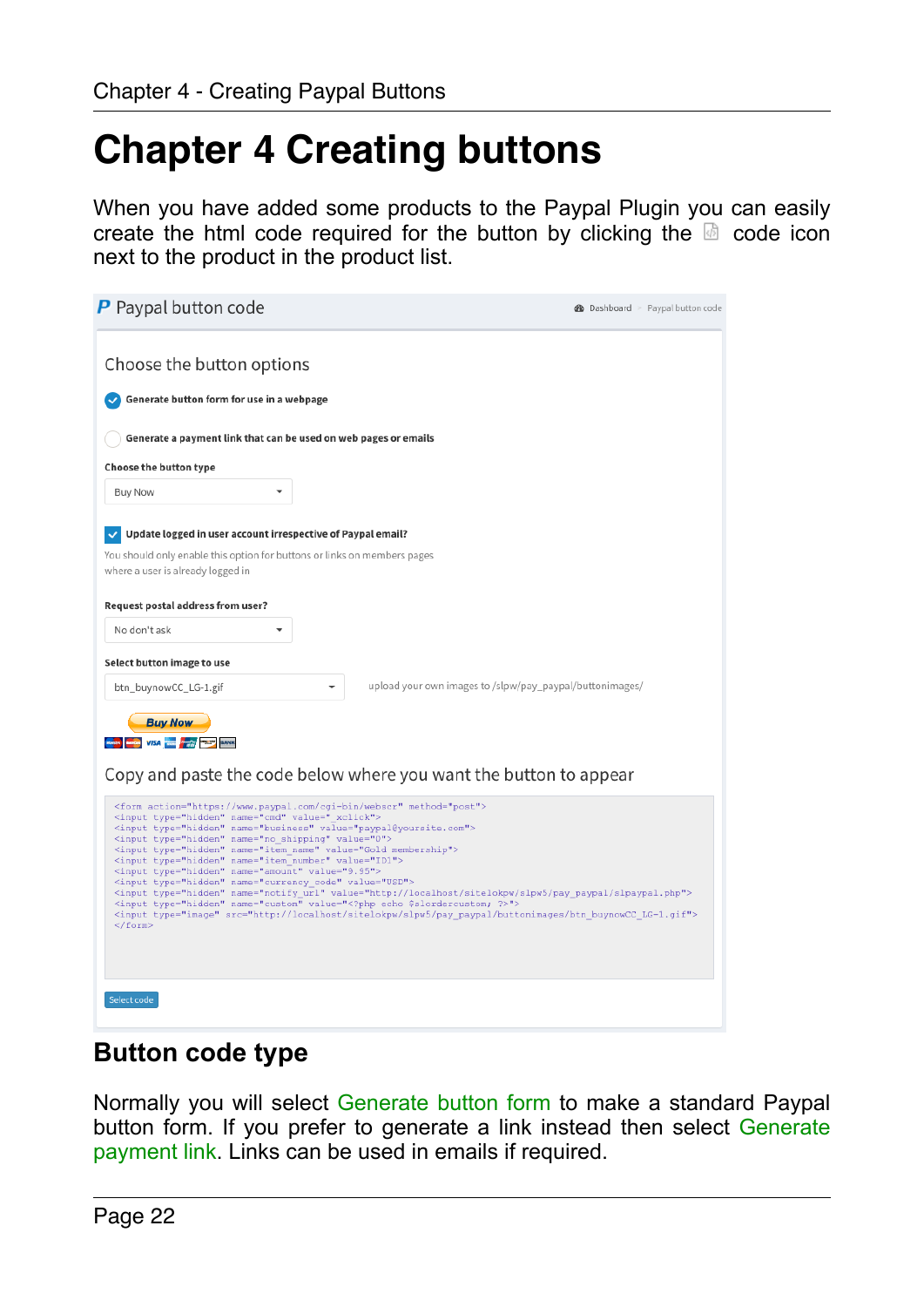# <span id="page-22-0"></span>**Button type**

If the product is a single payment type (not a subscription) then you can choose whether the button is an Add to Cart or Buy Now button. The Add to cart button type is useful if you will allow the user to purchase multiple products at a time (for example if you are selling access to downloads purchased). Add to cart buttons are also compatible with our Vibracart Paypal product as well -<http://www.vibralogix.com/vibracartpp>

### <span id="page-22-1"></span>**Choose the currency**

If the product has prices in more than one currency then you can select which one you want to create the button code for.

### <span id="page-22-2"></span>**Update logged in user account**

If you check this box and use the button on a members page (i.e. where the user is logged in) then it will force that users account to be updated no matter which Paypal account is used to make payment. This is ideal when you have users logged into their account and want them to pay to get access to other usergroup(s).

If you use the button on a non members page or a page which doesn't support PHP then you must uncheck this option.

## <span id="page-22-3"></span>**Request postal address**

If you wish to receive the payers postal address in the Paypal receipt or to store it in Sitelok custom fields then select the suitable option here.

## <span id="page-22-4"></span>**Select button image**

Select a suitable button image to use (not for payment links). We have supplied a few example button images but you can upload your own to the

/slpw/pay\_paypal/buttonimages

folder on the server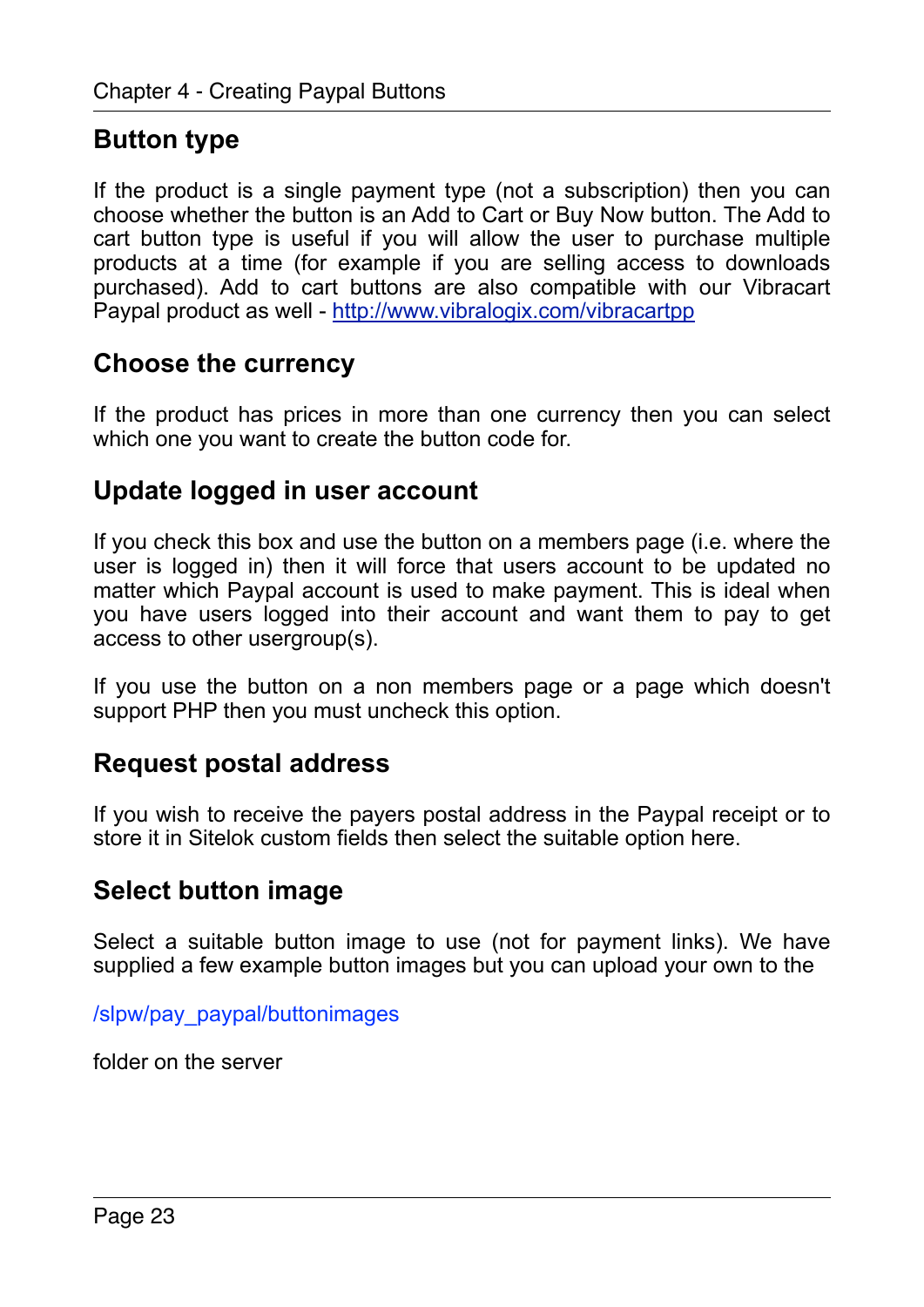# <span id="page-23-0"></span>**Create the code**

Once you are happy with the settings click the Copy to clipboard button. You can then paste the code in your page as required. If you wish you can edit the button code to your needs.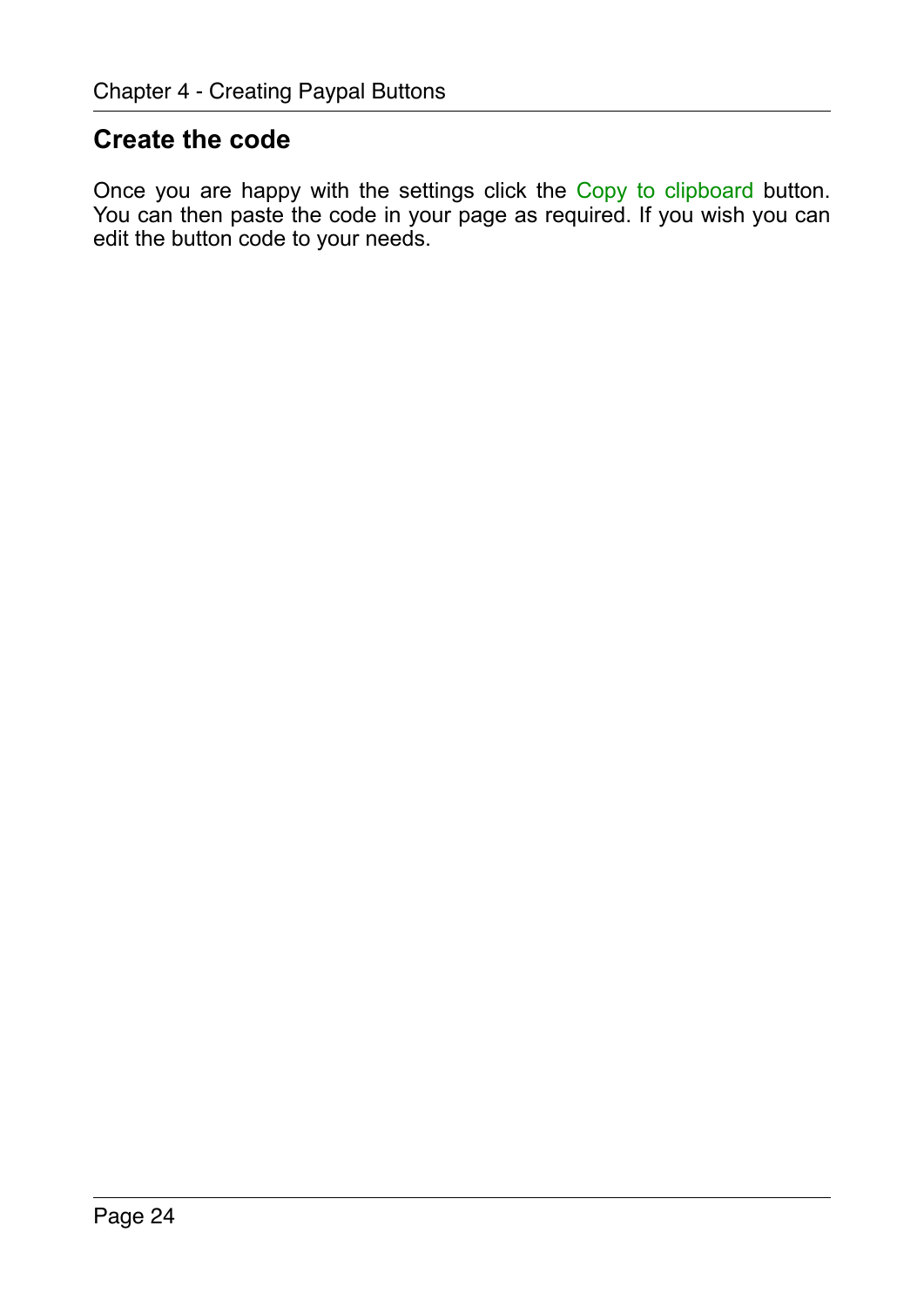# <span id="page-24-0"></span>**Chapter 5 The return page**

If you have enabled Auto Return and PDT in your Paypal account then after paying the buyer will be returned to a page on your site. This page URL is defined in the product definition described earlier. The page can be just a thank you page explaining that their membership login details will be emailed to them or you can if you wish display the login details on this page too.

**Important Note.** Due to a bug in Paypal's PDT system you cannot display login details in the return page if your subscription includes a trial period. In this case you should return the user to a page explaining that their login details will arrive by email. Hopefully Paypal will solve this at some point.

For an example return page see returnpage.php in the zip file. You should copy this page to the root of your site.

To use your own page ensure that it has the extension .php and add the following line to the very top of the page.

<?php require("slpw/pay\_paypal/slpaypal.php"); ?>

This assumes the page is in the root of your site but you can adjust this path if not.

You can display data on the page using the same variables that you use to display user data on membership pages. For example.

| php echo \$slusername; ?  | Sitelok username |
|---------------------------|------------------|
| php echo \$slpassword; ?  | Sitelok password |
| php echo \$sifirstname; ? | Users first name |

You can also display Paypal variables sent to the page. For example to display the transaction id you can use <?php echo \$slorder['txn\_id']; ?>

Because there maybe times when an error occurs during payment we recommend that your return page can handle this. We have setup a variable called \$slordercompleted that can be tested to check that there were no errors. If an error did occur then the variable **\$simessage** will contain the details. These variables are used as in this example page (see returnpage.php in the zip).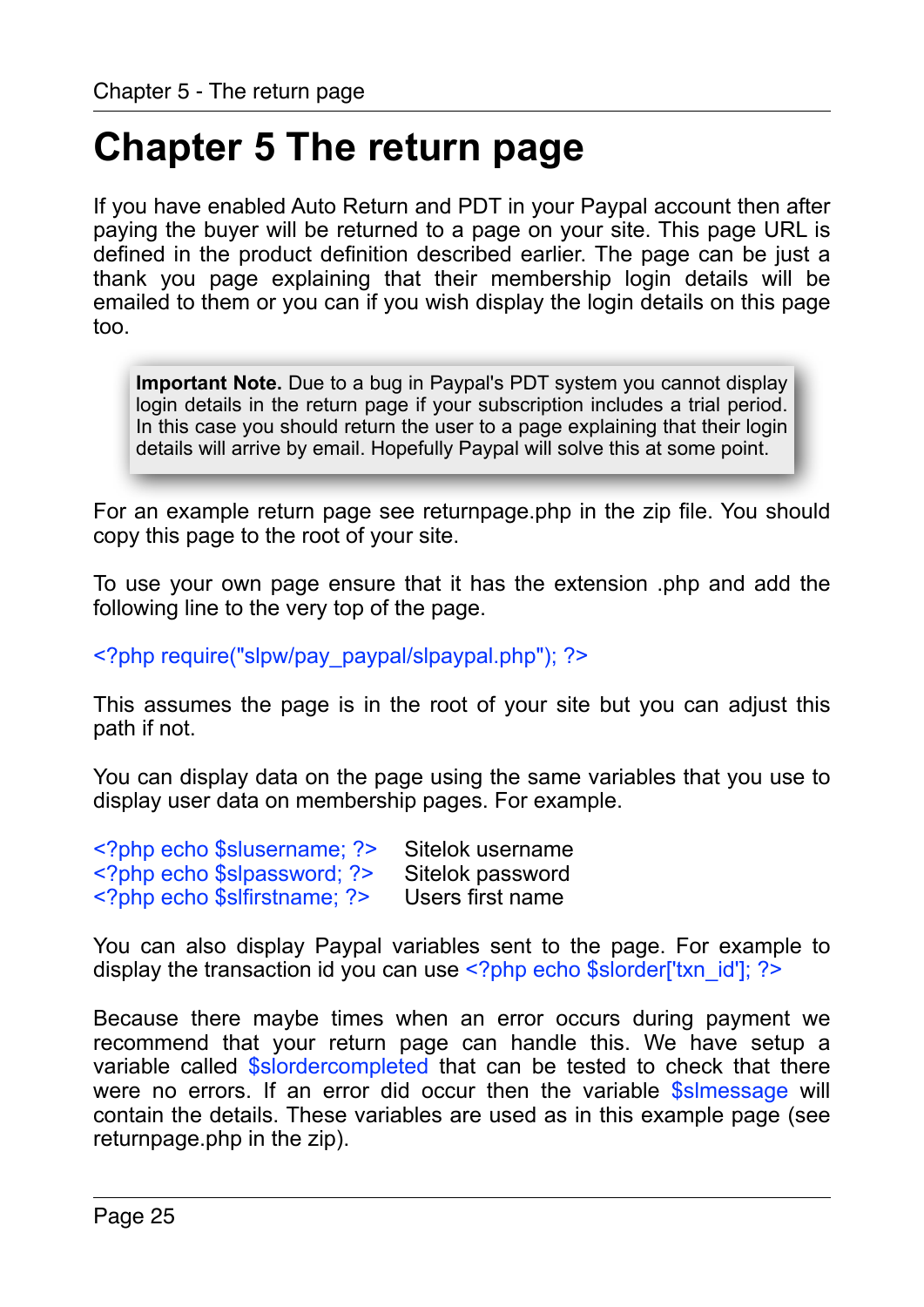Chapter 5 - The return page

```
<?php require("slpw/pay_paypal/slpaypal.php"); ?>
<html><head> 
<title>Thank you for joining</title>
</head> 
<body> 
<?php if ($slordercompleted) { ?> 
Thank you <?php echo $slfirstname; ?> for joining. Here are your login details<br/> \,
<br/>br>Username: <?php echo $slusername; ?><br> 
Password: <?php echo $slpassword: ?><pr>
<br/>br>If you have any questions please contact us.<br> 
<?php  ?<?php if (!$slordercompleted) { ?> 
Sorry but it appears that an error ocurred while processing your order.<br> 
<br/>chr<?php echo $slmessage; ?><br> 
\overline{\text{br}}Please contact us to resolve this issue.<br> 
<?php ?>
</body> 
$\langlehtml>
```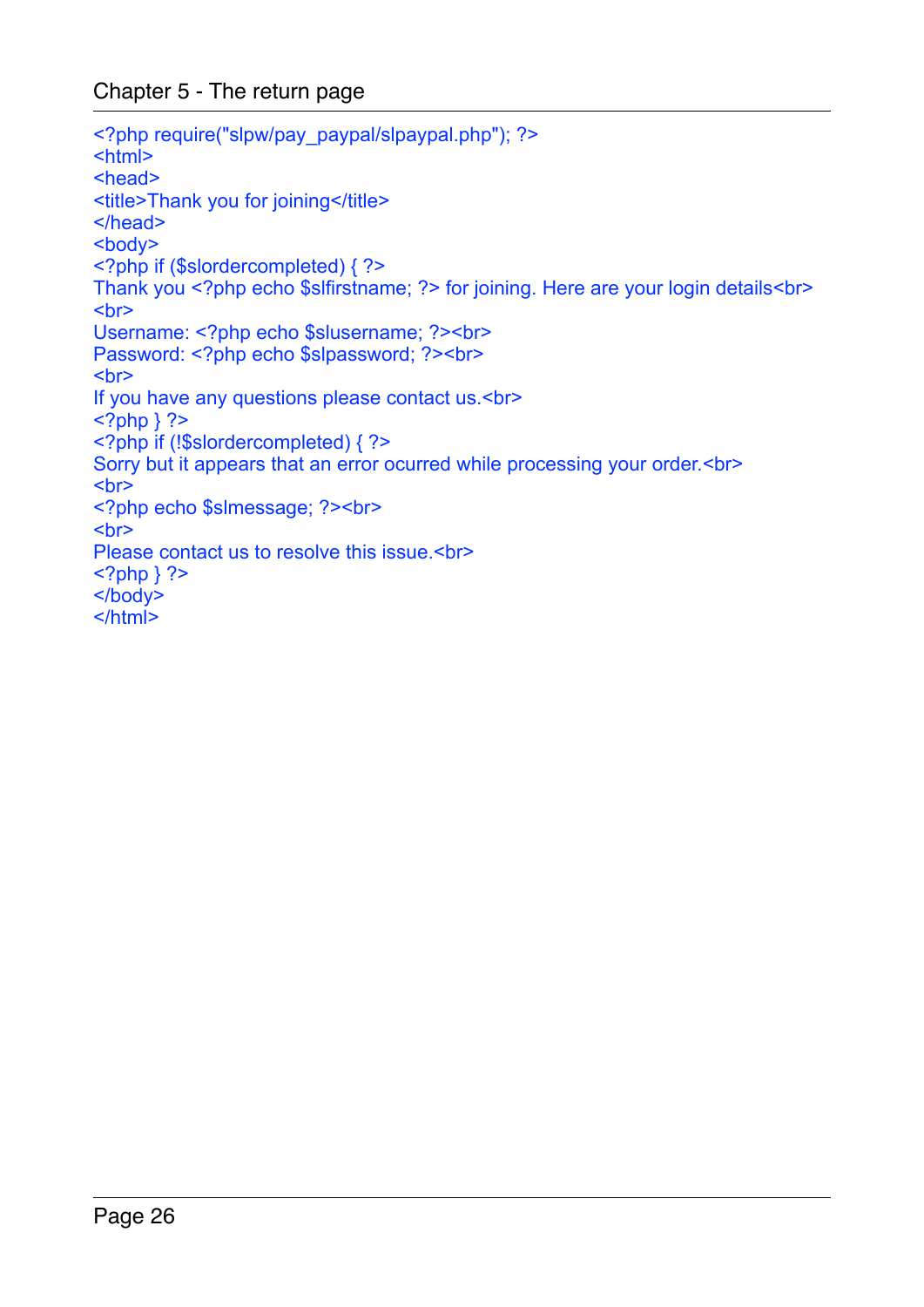# <span id="page-26-0"></span>**Chapter 6 Register via Paypal**

Normally the Paypal plugin will create a users account automatically after they click the Paypal button and make the payment. No registration form is needed as we get the information needed from Paypal. The advantage is that the process is quick and easy for the user.

If you need to collect more specific information from the user then there are several ways to do that.

- 1) You can have the user click the Paypal button to create the account and then request further information from them using an update profile form.
- 2) You could have the user register using a registration form for a free account. Then they can click the Paypal button on a free members page which gives them access to the paid areas.
- 3) You can have users register via a registration form but instead of being returned to a thank you page connect them to Paypal to make payment. This way the Paypal process for the product after payment will work as normal.

If you wish to use option 3) then read on.

# <span id="page-26-1"></span>**Using the registration form designer**

If you have the Paypal plugin installed you will see some extra settings in the Registration form designer.

| - Form properties                              |                          |
|------------------------------------------------|--------------------------|
| <b>Registration type</b>                       |                          |
| Register and pay via Payr $\blacktriangledown$ |                          |
| <b>Select Paypal product</b>                   |                          |
| ID1 - Gold membership                          | $\overline{\phantom{a}}$ |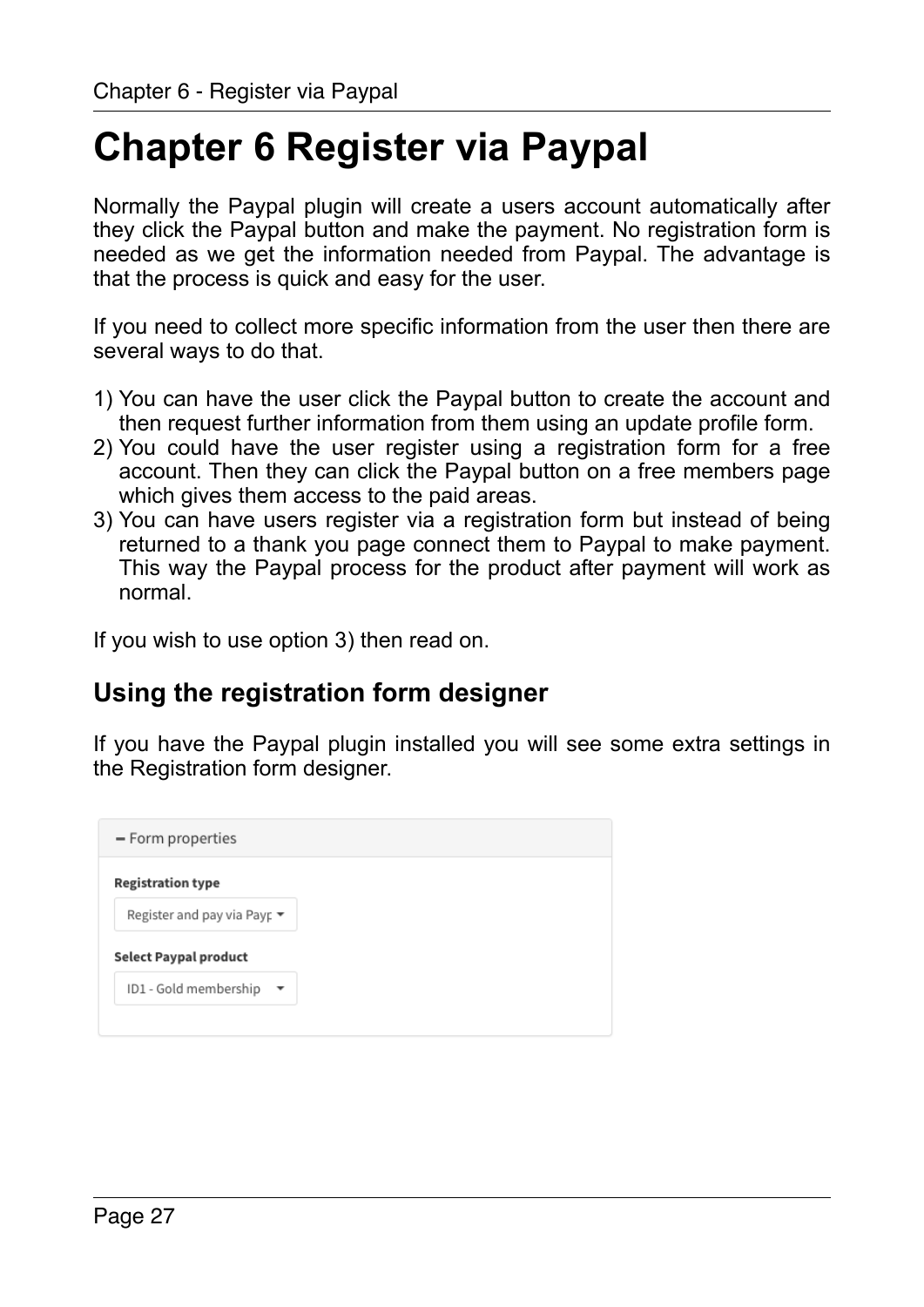Chapter 6 - Register via Paypal

If you select Register and pay via Paypal as the registration type you can then select the Paypal product to use when the user submits the form. The code to handle this is added automatically when you generate the form code to paste in your page.

If a user registers but does not complete the payment they will in fact have an account but only with access to a special usergroup called SLNOTPAID and only for 1 day. This allows you to see in the Sitelok admin users who have registered but not paid for some reason. Users only in this special group can register again to attempt payment anyway. Once payment has completed the SLNOTPAID usergroup will be changed to the usergroup you set for the Paypal product.

# <span id="page-27-0"></span>**Using your own registration form code**

If you want to use your own registration form to connect to Paypal then just set it up as follows.

- 1) Set the usergroup to be SLNOTPAID
- 2) Set the expiry time to be 1 day
- 3) Set the user and admin email templates to empty (no emails)
- 4) Use the following thank you page URL

/slpw/pay\_paypal/registerpaypal.php?oc=!!!ordercustom!!!&id=**prodid**&cy=**USD**

Replace prodid with your Paypal product id and USD with the relevant currency code.

For example

```
<?php registeruser("SLNOTPAID","1","/slpw/pay_paypal/
registerpaypal.php?oc=!!!ordercustom!!!
&id=prodid&cy=USD","","","Yes","YNYYY"); ?>
```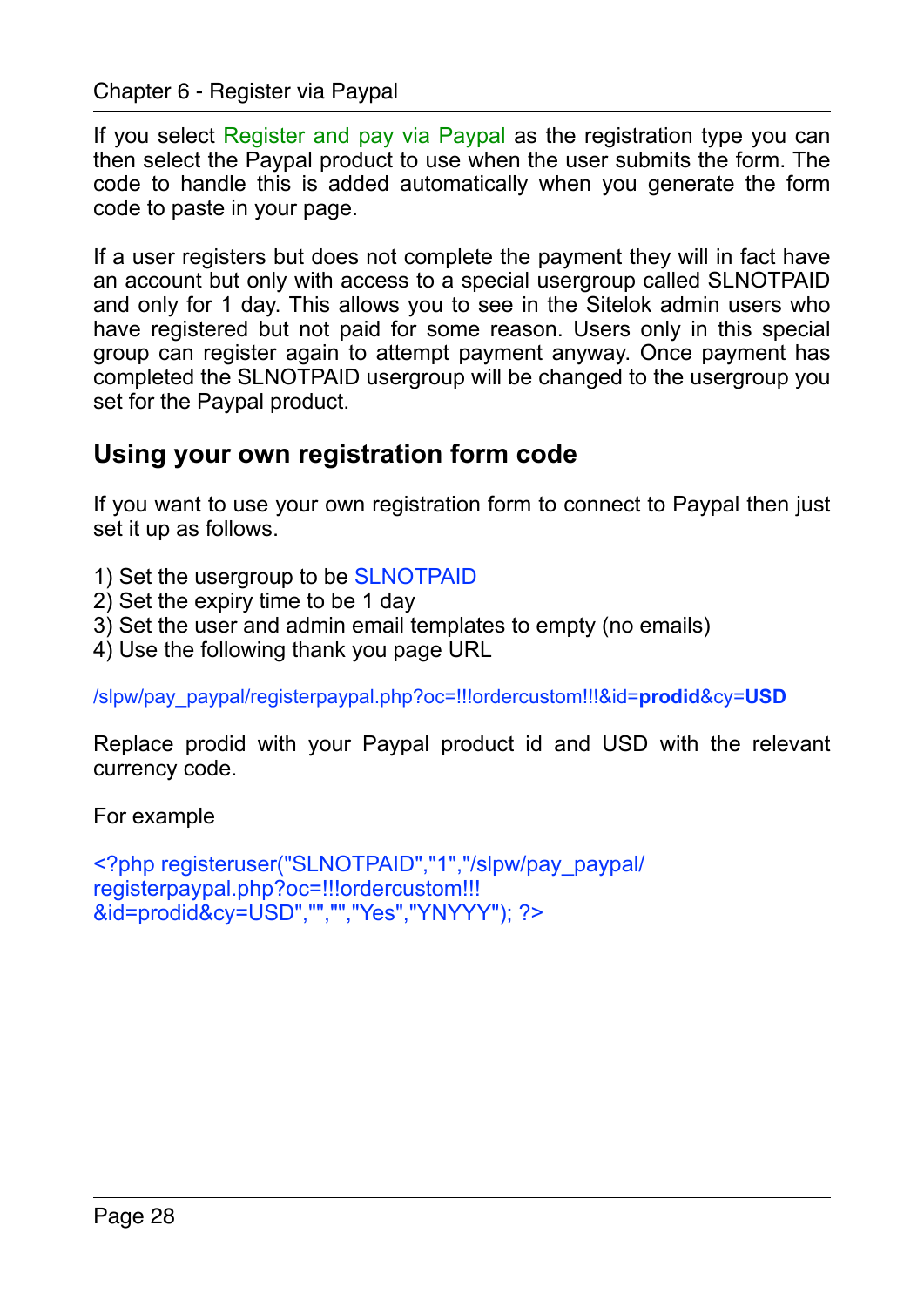# <span id="page-28-0"></span>**Chapter 7 Advanced features**

# <span id="page-28-1"></span>**Keeping an existing username**

When a new account is created in Sitelok by the Paypal plugin we also store the Paypal account id (payer id) so that future transactions from the same account will update the same Sitelok account. Normally this is all that is needed. However there maybe times when you need to force a Paypal payment to be applied to the currently logged in users account. To do this  $\frac{1}{2}$  make sure your Paypal button is on a members page (so that the user is logged in) and add this line to your button (your page with have be .php for this).

<input type="hidden" name="custom" value="<?php echo \$slordercustom; ?>">

Note that transactions that relate to a parent transaction, such as canceling a subscription, will automatically get applied to the same Sitelok account that was created for that subscription irrespective of whether the Paypal account has since been linked to a different Sitelok account or a username has been passed in via the button.

A user can change their username, email or any other account details without affecting anything connected to Paypal.

If you use buttons generated by the Sitelok Paypal Plugin you can check the Update logged in user account option to automatically add this line to the generated button.

# <span id="page-28-2"></span>**Using the Paypal Sandbox**

If you want to test things using the Paypal Sandbox then set Sandbox in the Paypal account type setting on the Paypal configuration page. Ensure that the appropriate Paypal email address and PDT token are set as well as these are unique to the sandbox account.

## <span id="page-28-3"></span>**Canceling subscriptions**

You can can cancel a users subscription easily from within your Paypal account. Normally users can cancel a subscription by logging in to their Paypal account as well. To make this easier you can add a link to the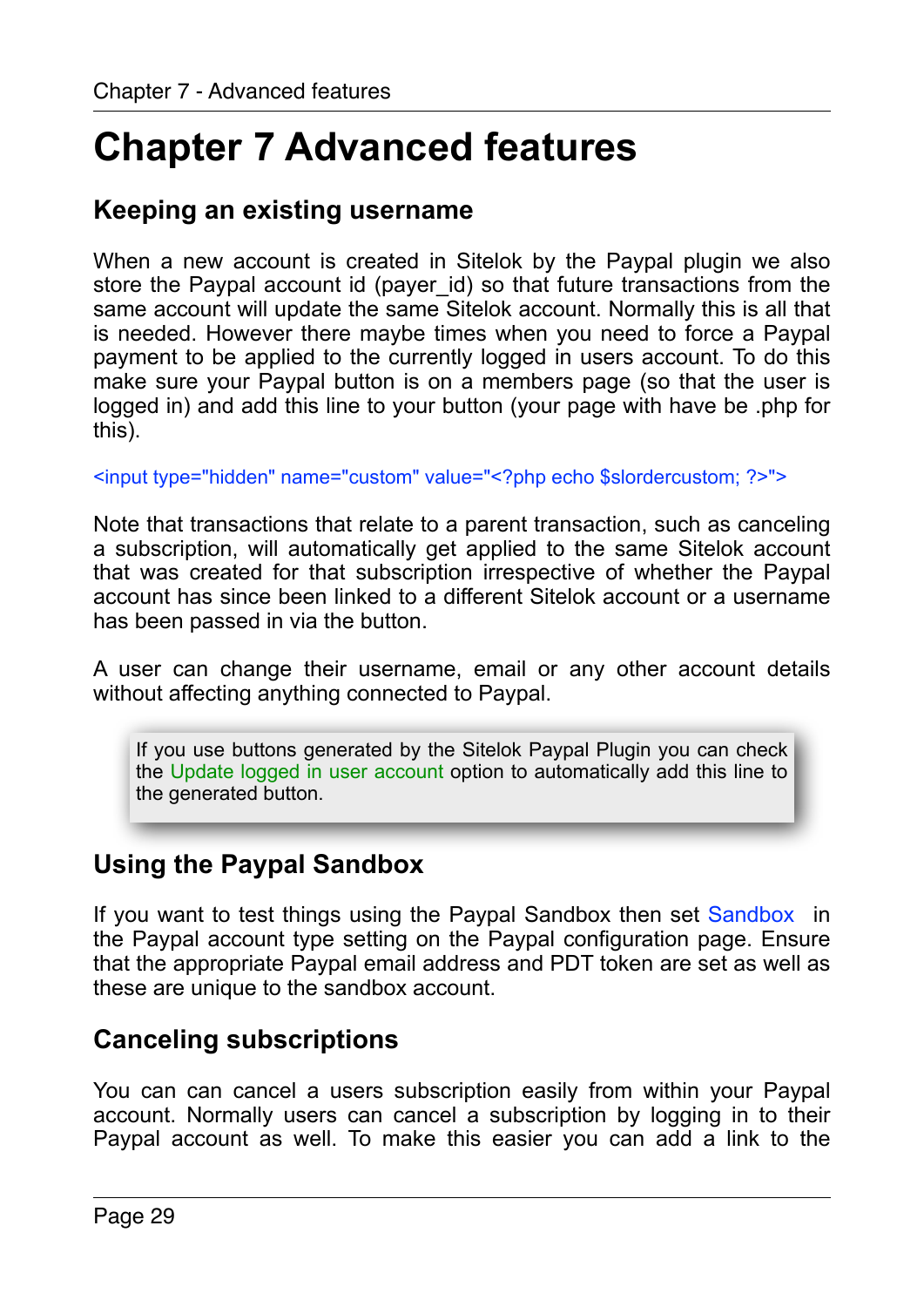following URL to your site which when clicked will ask the user to login to Paypal and take them to the subscription related to your site.

https://www.paypal.com/cgi-bin/webscr?cmd=\_subscr-find&alias=12345678

replacing the 12345678 with your Paypal Merchant account ID. You could use this with Paypal's cancel button like this for example.

<a href="https://www.paypal.com/cgi-bin/webscr?cmd=\_subscr-find&alias=12345678"> <img src="https://www.paypalobjects.com/en\_US/i/btn/btn\_unsubscribe\_LG.gif" border="0">  $\langle$ a>

# <span id="page-29-0"></span>**Debugging**

Sometimes testing a Paypal installation can be tricky. We recommend that you set up the return page so that you can see any error messages after payment. You can also set a debugging email address so that you can receive data about any errors occurring during the IPN process. This is set in Send debug email to on the Paypal configuration page.

### <span id="page-29-1"></span>**IPN Passthru**

If you need to pass the IPN call from Paypal on to another script you can set the URL in IPN Pass Thru URL on the Paypal configuration page.

### <span id="page-29-2"></span>**Setting custom field values**

When an order is received you can have Sitelok store values from Paypal in custom fields. For example you could choose to store the buyers address details. You can define the data to store and how to update it when further orders are made in the Custom Fields section on the Paypal configuration page.

| Custom1             |                          |                                                     |  |
|---------------------|--------------------------|-----------------------------------------------------|--|
| set to              | ٠                        | payer_business_name                                 |  |
| Custom2             |                          |                                                     |  |
| add                 | $\overline{\phantom{a}}$ | mc_gross (order total) mc_amount3 for subscriptions |  |
| Custom <sub>3</sub> |                          |                                                     |  |